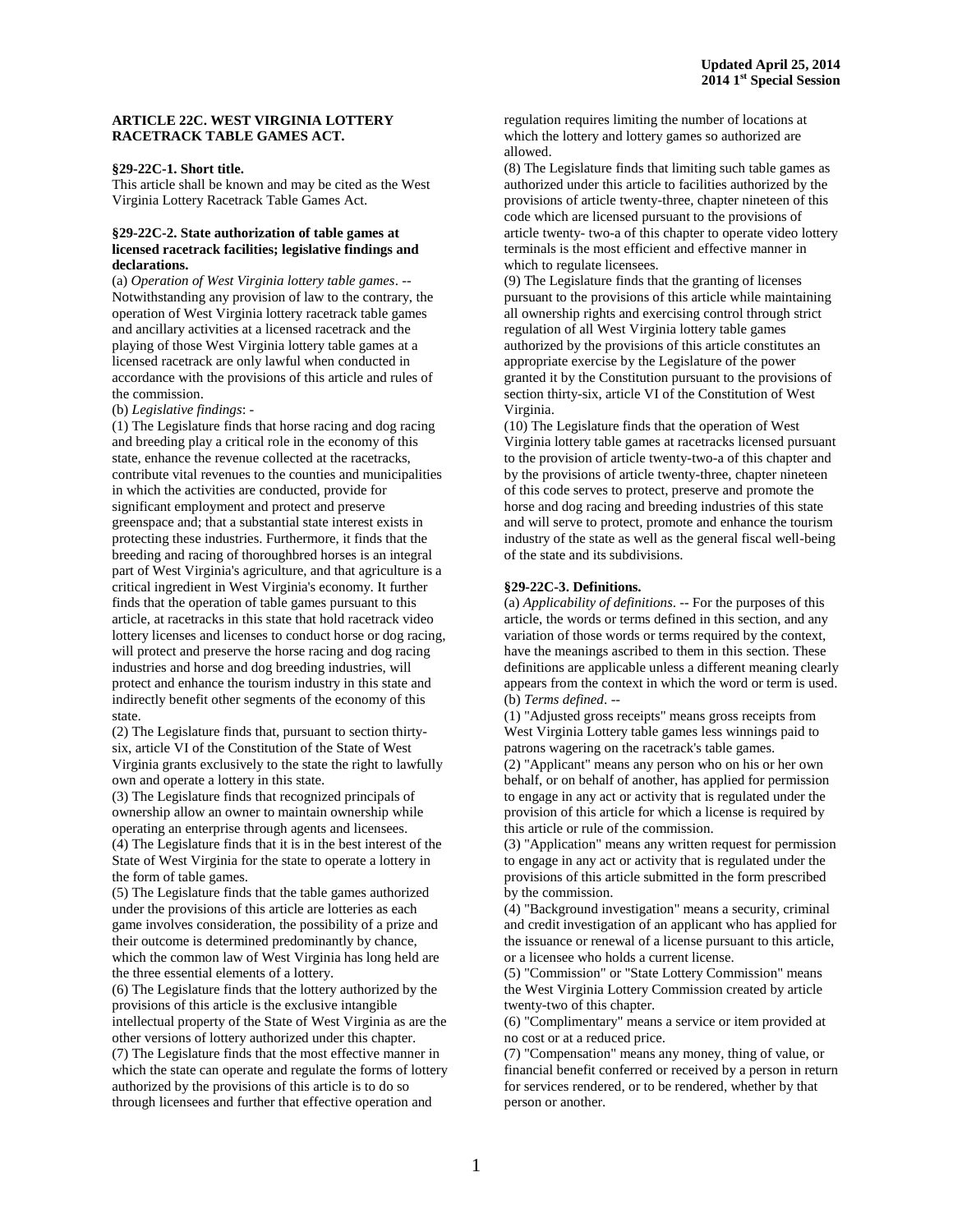(8) "Contested case" means a proceeding before the commission, or a hearing examiner designated by the commission to hear the contested case, in which the legal rights, duties, interests or privileges of specific persons are required by law or Constitutional right to be determined after a commission hearing, but does not include cases in which the commission issues a license, permit or certificate after an examination to test the knowledge or ability of the applicant where the controversy concerns whether the examination was fair or whether the applicant passed the examination and does not include rule making.

(9) "Control" means the authority directly or indirectly to direct the management and policies of an applicant for a license issued under this article or the holder of a license issued under this article.

(10) "Designated gaming area" means one or more specific floor areas of a licensed racetrack within which the commission has authorized operation of racetrack video lottery terminals or table games, or the operation of both racetrack video lottery terminals and West Virginia Lottery table games.

(11) "Director" means the Director of the West Virginia State Lottery Commission appointed pursuant to section six, article twenty-two of this chapter.

(12) "Disciplinary action" is an action by the commission suspending or revoking a license, fining, excluding, reprimanding or otherwise penalizing a person for violating this article or rules promulgated by the commission. (13) "Financial interest" or "financially interested" means any interest in investments, awarding of contracts, grants, loans, purchases, leases, sales or similar matters under consideration for consummation by the commission. A member, employee or agent of the commission will be considered to have a financial interest in a matter under consideration if any of the following circumstances exist: (A) He or she owns one percent or more of any class of outstanding securities that are issued by a party to the matter under consideration by the commission; or (B) He or she is employed by an independent contractor for a party to the matter under consideration or consummated by the commission.

(14) "Gaming equipment" means gaming tables, cards, dice, chips, shufflers, drop boxes or any other mechanical, electronic or other device, mechanism or equipment or related supplies used or consumed in the operation of any West Virginia Lottery table game at a licensed racetrack. (15) "Gross receipts" means the total of all sums including valid or invalid checks, currency, tokens, coupons (excluding match play coupons), vouchers or instruments of monetary value whether collected or uncollected, received by a racetrack with table games from table gaming operations at a race track, including all entry fees assessed for tournaments or other contests.

(16) "Indirect ownership" means an interest a person owns in an entity or in property solely as a result of application of constructive ownership rules without regard to any direct ownership interest (or other beneficial interest) in the entity or property. "Indirect ownership" shall be determined under the same rules applicable to determining whether a gain or loss between related parties is recognized for federal income tax purposes.

(17) "Licensed racetrack" means a thoroughbred horse or

greyhound dog racing facility licensed under both article twenty-two-a of this chapter and article twenty-three, chapter nineteen of this code.

(18) "License" means any license applied for or issued by the commission under this article, including, but not limited to:

(A) A license to act as agent of the commission in operating West Virginia Lottery table games at a licensed racetrack;

(B) A license to supply a racetrack licensed under this article to operate table games with table gaming equipment or services necessary for the operation of table games; (C) A license to be employed at a racetrack licensed under this article to operate West Virginia Lottery table games when the employee works in a designated gaming area that has table games or performs duties in furtherance of or associated with the operation of table games at the licensed racetrack; or

(D) A license to provide management services under a contract to a racetrack licensed under this article to operate table games.

(19) "Licensee" means any person who is licensed under any provision of this article.

(20) "Lottery" means the public gaming systems or games regulated, controlled, owned and operated by the State Lottery Commission in the manner provided by general law, as provided in this article and in articles twenty-two, twenty-two-a, twenty-two-b and twenty-five of this chapter. (21) "Member" means a commission member appointed to the West Virginia Lottery Commission under article twenty-two of this chapter.

(22) "National criminal history background check system" means the criminal history record system maintained by the Federal Bureau of Investigation based on fingerprint identification or any other method of positive identification. (23) "Own" means any beneficial or proprietary interest in any real or personal property, including intellectual property, and also includes, but is not limited to, any direct or indirect beneficial or proprietary interest in any business of an applicant or licensee.

(24) "Person" means any natural person, and any corporation, association, partnership, limited liability company, limited liability partnership, trust or other entity, regardless of its form, structure or nature other than a government agency or instrumentality.

(25) "Player" or "Patron" means a person who plays a racetrack video lottery game or a West Virginia Lottery table game at a racetrack licensed under this article to have table games.

(26) "Player's account" means a financial record established by a licensed racetrack for an individual racetrack patron to which the racetrack may credit winnings and other amounts due to the racetrack patron and from which the patron may withdraw moneys due to the patron for purchase of tokens, chips or electronic media or other purposes.

(27) "Racetrack table games license" means authorization granted under this article by the commission to a racetrack that is already licensed under article twenty-two-a of this chapter to operate racetrack video lottery terminals and holds a valid racing license granted by the West Virginia Racing Commission pursuant to the provision of article twenty-three, chapter nineteen of this code, which permits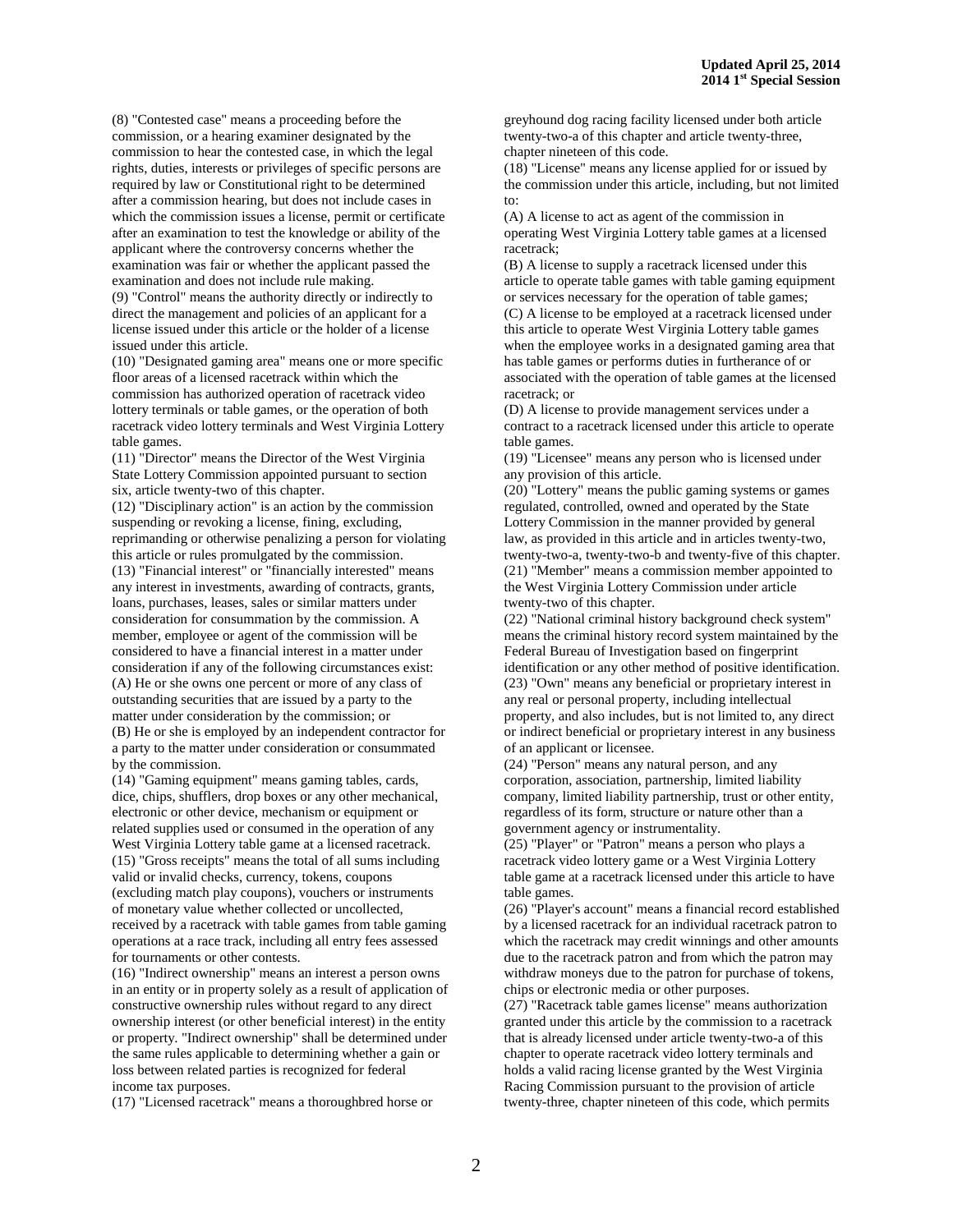the racetrack as an agent of the commission for the limited purpose of operation of West Virginia Lottery table games in one or more designated gaming areas in one or more buildings owned by the licensed racetrack on the grounds where live pari-mutuel racing is conducted by the licensee. (28) "Racetrack Table Games Fund" means the special fund in the State Treasury created in section twenty-seven of this article.

(29) "Significant influence" means the capacity of a person to affect substantially (but not control) either, or both, of the financial and operating policies of another person. (30) "Supplier" means a person who the commission has identified under legislative rules of the commission as requiring a license to provide a racetrack table games licensee with goods or services to be used in connection with operation of table games.

(31) "Wager" means a sum of money or thing of value risked on an uncertain occurrence.

(32) "West Virginia Lottery table game" means any game played with cards, dice or any mechanical,

electromechanical or electronic device or machine for money, credit or any representative of value, including, but not limited to, baccarat, blackjack, poker, craps, roulette, wheel of fortune or any variation of these games similar in design or operation and expressly authorized by rule of the commission, including multiplayer electronic table games, machines and devices, but excluding video lottery, punchboards, faro, numbers tickets, push cards, jar tickets, pull tabs or similar games.

(33) "Winnings" means the total cash value of all property or sums including currency, tokens, or instruments of monetary value paid to players as a direct result of wagers placed on West Virginia Lottery table games.

### **§29-22C-4. Commission duties and powers.**

(a) *Duties*. -- In addition to the duties set forth elsewhere in this article or in articles twenty-two, twenty-two-a, twentytwo-b and twenty-five of this chapter, the commission shall:

(1) Establish minimum standards for gaming equipment, including, but not limited to, electronic and mechanical gaming equipment;

(2) Enter into licensing agreements with facilities eligible to operate West Virginia Lottery table games for the state, providing criteria and guidelines for preservation of the state's ownership, operation and control interests as provided by general law herein;

(3) Approve, modify or reject game rules of play proposed by the licensee for West Virginia Lottery table games proposed to be operated at a licensed racetrack;

(4) Approve, modify or reject minimum internal control standards proposed by the licensee governing racetrack table game operations, including the maintenance of financial records;

(5) Approve staff considered necessary by the director to oversee, inspect and monitor the operation of table games at any racetrack licensed under this article and article twenty-two-a of this chapter, including, but not limited to, inspection of designated gaming areas, gaming equipment and security equipment used in the operation of table games to assure continuous compliance with the provisions of this article, required license conditions and terms, and

applicable rules of the commission;

(6) Determine eligibility of a person to hold or continue to hold a license issued under this article;

(7) Issue all licenses;

(8) Maintain a record of all licenses issued;

(9) Levy and collect the taxes imposed by this article and the fees, surcharges and civil penalties authorized, required or specified in this article or the legislative rules of the commission, and receive, accept and pay all taxes, fees, surcharges and civil penalties collected under this article into the Racetrack Table Games Fund, except as otherwise provided under this article; and

(10) Keep a public record of all commission actions and proceedings with respect to West Virginia Lottery table games.

(b) *Powers*. -- In addition to the powers set forth elsewhere in this article or in articles twenty-two, twenty-two-a, twenty-two-b and twenty-five of this chapter, the commission may:

(1) Sue to enforce any provision of this article or any rule of the commission, whether by civil action or petition for injunctive relief;

(2) Hold hearings, administer oaths and issue subpoenas for attendance of witnesses to testify or subpoenas duces tecum for the production of documents or other evidence;

(3) Enter a licensed racetrack with West Virginia Lottery table games at any time and without notice to ensure strict compliance with this article and with the rules of the commission;

(4) Bar, for cause, any person from:

(A) Entering a designated gaming area of a licensed racetrack with table games, or the grounds of a racetrack licensed under this article; or

(B) Participating in any capacity in the play of any West Virginia Lottery table game, or in the operation of West Virginia Lottery table games;

(5) Promulgate, or propose for promulgation, in accordance with the provision of article three, chapter twenty-nine-a of this code, any legislative, interpretive and procedural rules the commission considers necessary for the successful implementation, administration and enforcement of this article, and to amend or revoke any promulgated rule, in accordance with provisions of article three, chapter twentynine-a of this code, at the discretion of the commission. Any rule proposed by the commission before the first day of September, two thousand seven may be promulgated as an emergency rule;

(6) Upon the effective date of this article and prior to promulgation of emergency rules, the commission may accept applications, evaluate qualifications of applicants, and undertake initial review of licenses for: racetracks under section eight of this article; suppliers under section eleven of this article; racetrack employees under section twelve of this article; and providers of management services under section thirteen of this article; and (7) Exercise any other powers necessary to effectuate the provisions of this article and the rules of the commission.

#### **§29-22C-5. Appointment of commission staff; conditions of employment.**

(a) The director, with the approval of the commission, may appoint any professional, clerical, technical and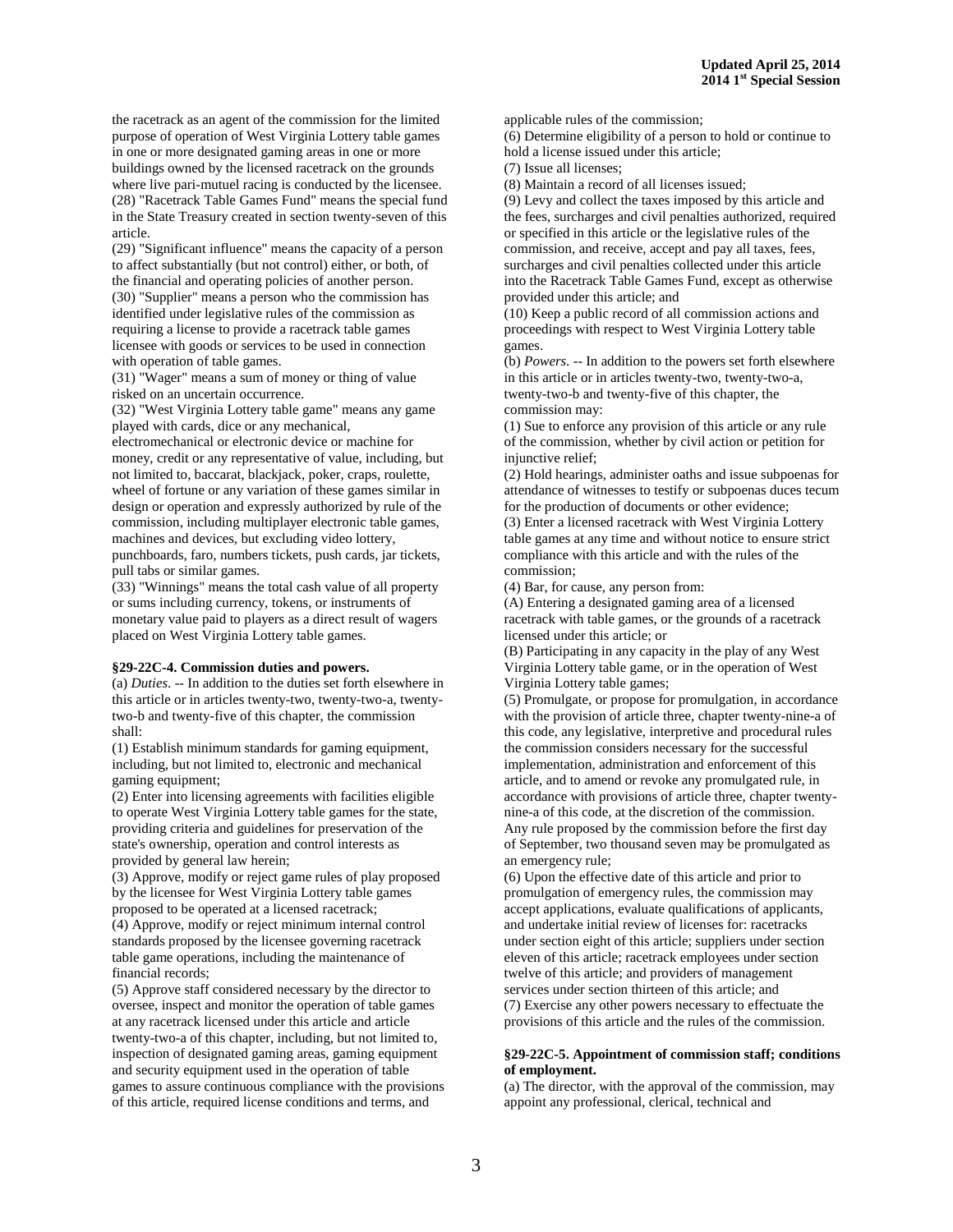administrative personnel, who shall be state employees hired in accordance with article six, chapter twenty-nine of this code, which the director considers necessary to carry out the provisions of this article. Prior to his or her appointment, each applicant for a position shall provide his or her fingerprints and shall undergo a thorough background investigation.

(b) No commission employee may directly or indirectly hold an ownership or a financial interest in any racetrack table game license, or a supplier license, or a management services license, or in a holding company that owns the license, or in a business related to the license for federal income tax purposes, or be an applicant for any of these licenses.

(c) No commission employee may knowingly wager or be paid any prize from any wager at any licensed racetrack with West Virginia Lottery table games within this state or at any facility outside this state or this country that is directly or indirectly owned or operated:

(1) By a racetrack table games licensee that is licensed pursuant to this article; or

(2) By any person who directly or indirectly owns the racetrack table games license.

### **§29-22C-6. Licenses required.**

(a) No person may engage in any activity in connection with a racetrack with West Virginia Lottery table games in this state for which a license is required by this article or rules of the commission unless all necessary licenses have been obtained in accordance with this article and rules of the commission.

(b) Licenses are required for the following purposes:

(1) For any person operating a racetrack West Virginia Lottery table game in the state;

(2) For any person supplying a racetrack table games licensee with gaming equipment or gaming equipment services;

(3) For any individual employed by a racetrack table games licensee in connection with the operation of West Virginia Lottery table games in the state; and

(4) For any person providing management services under a contract to a racetrack table games licensee.

(c) The commission may not grant a license to an applicant until the commission determines that each person who has control of the applicant also meets all of the qualifications the applicant must meet to hold the license for which application is made. The following persons are considered to have control of an applicant:

(1) Each person associated with a corporate applicant, including any corporate holding company, parent company or subsidiary company of the applicant, but not including a bank or other licensed lending institution which holds a mortgage or other lien acquired in the ordinary course of business, who has the ability to control the activities of the corporate applicant or elect a majority of the board of directors of that corporation;

(2) Each person associated with a non-corporate applicant who directly or indirectly holds any beneficial or proprietary interest in the applicant or who the commission determines to have the ability to control the applicant; and (3) Key personnel of an applicant, including any executive, employee or agent, having the power to exercise significant influence over decisions concerning any part of the applicant's business operation.

(d) Any license required by this article or rules of the commission is in addition to all other licenses or permits required by applicable federal, state or local law.

# **§29-22C-7. Local option election.**

(a) No racetrack may be licensed under this article to operate West Virginia Lottery table games until a local option election is held in the county in which pari-mutuel wagers are received at a racetrack licensed under article twenty-three, chapter nineteen of this code and the voters of that county voting on the question approve having West Virginia Lottery table games at the racetrack. (b) The county commission shall place the question on the ballot upon the receipt of a written notice from a licensed racetrack located within that county requesting that the question be placed on the ballot.

(c) The county commission of the county in which table games would be located shall give notice to the public of the election by publication of the notice as a Class II-0 legal advertisement in compliance with the provisions of article three, chapter fifty-nine of this code and the publication area for the publication shall be the county in which the election is to be held. The date of the last publication of the notice shall fall on a date at least thirty days preceding the day of the election. A local option election shall be effective even though the date of the order of the county commission setting the election or the date of publication of notice of the election is prior to the effective date of this article if the election is otherwise held in accordance with the provisions of this section. (d) On the local option election ballot shall be printed the following:

Shall West Virginia Lottery table games be permitted at the [name of licensed racetrack]?

[ ] Yes

[ ] No

(Place a cross mark in the square next to your choice.) (e) The local option election shall be held in conjunction with the next primary or general election scheduled more than ninety days following receipt by the county commission of the notice required by this section or at a special election: *Provided,* That upon written request by the licensed racetrack that a special election be called, the county commission shall order a special election to be held on the question within ninety days after the receipt by the county commission of that request. The county commission may require the licensed racetrack to pay the entire cost incurred by the county to hold the special election. Approval shall be by a majority of the voters casting votes at the election on the question of approval or disapproval of West Virginia Lottery table games at a licensed racetrack. (f) If the majority votes against allowing table games at a licensed racetrack, no election on the issue shall be held for a period of one hundred four weeks. A local option election may thereafter be held in the manner provided in this section. The process to hold another election on the question shall start anew, as if no prior request for an election on the question had been filed with county commission and as if there had been no prior election on the question.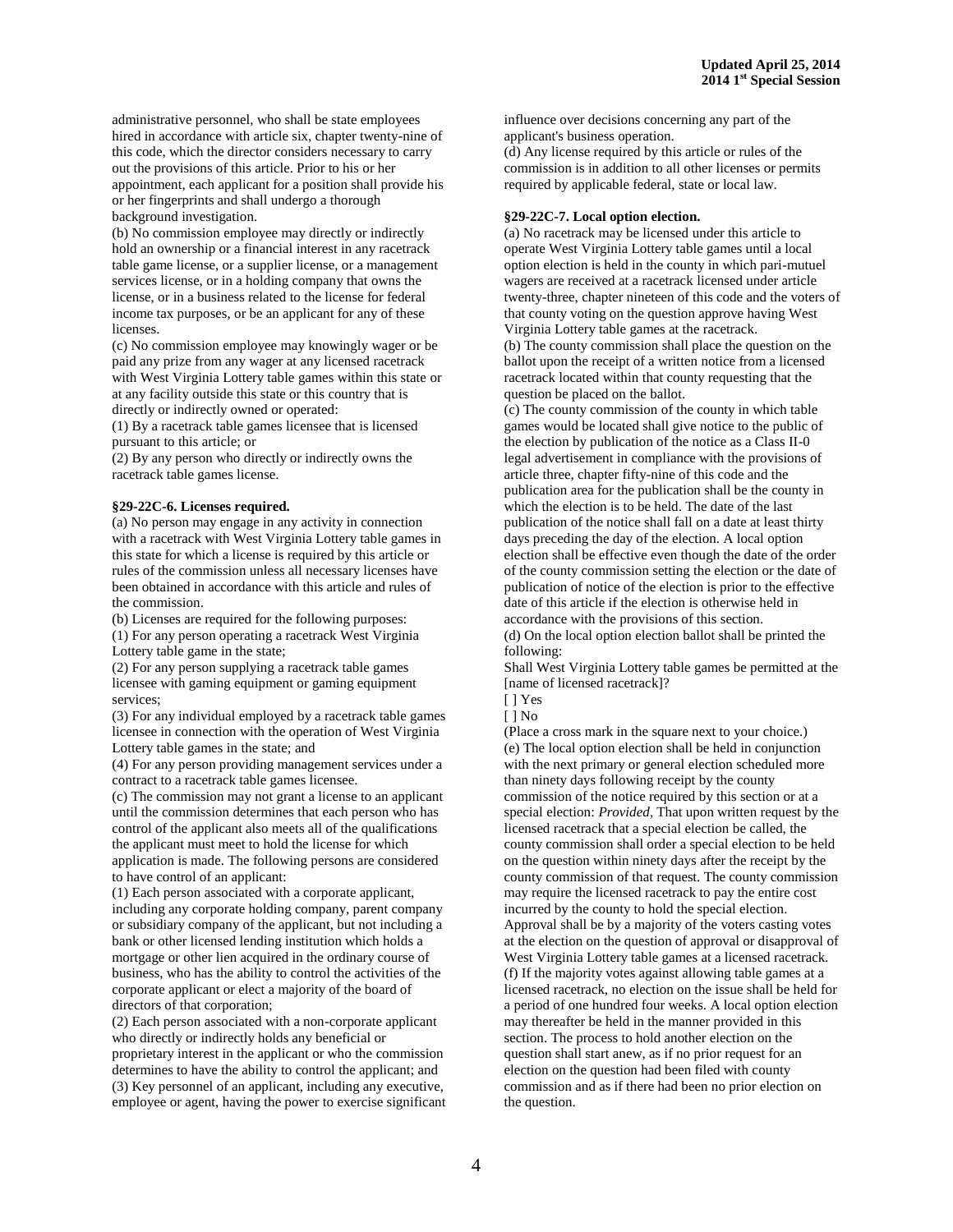(g) If the majority votes for allowing West Virginia Lottery table games at a licensed racetrack facility in a county, another local option election on the issue shall not be held for a period of five years. A local option election may thereafter be held if a written petition of qualified voters residing within the county equal to at least five percent of the number of persons who were registered to vote in the next preceding general election is received by the county commission of the county in which the horse or dog racetrack is located. The petition may be in any number of counterparts. The petition shall be in the following form: Petition For Local Option Election We, the undersigned legally qualified voters, resident within the County of the county of the county of  $\sim$ petition that a special election be held within the County of

\_\_\_\_\_\_\_\_\_\_\_\_\_\_\_\_\_ upon the following question: Shall West Virginia Lottery table games be permitted at the [name of racetrack]? Name Address Date

(Post office or street address)

## **§29-22C-8. License to operate a racetrack with West Virginia Lottery table games.**

(a) *Racetrack table games licenses*. -- The commission may issue up to four racetrack table games licenses to operate West Virginia Lottery table games in accordance with the provisions of this article. The Legislature intends that no more than four licenses to operate a racetrack with West Virginia Lottery table games in this state shall be permitted in any event.

(b) *Grant of license*. -- Upon the passage of a local option election in a county in accordance with the provisions of section seven of this article, the commission shall immediately grant a West Virginia Lottery table games license, and a license for the right to conduct West Virginia Lottery table games as assignee to the intellectual property rights of the state, to allow the licensee to conduct West Virginia table games at the licensed pari- mutuel racetrack identified on the local option election ballot, provided that racetrack holds a valid racetrack video lottery license issued by the commission pursuant to article twenty-two-a of this chapter and a valid racing license granted by the West Virginia Racing Commission pursuant to the provision of article twenty-three, chapter nineteen of this code and has otherwise met the requirements for licensure under the provisions of this article and the rules of the commission.

(c) *Location*. -- A racetrack table games license authorizes the operation of West Virginia Lottery table games on the grounds of the particular licensed facility identified in the racetrack video lottery license issued pursuant to article twenty-two-a and the license to conduct horse or dog racing issued pursuant to article twenty-three, chapter nineteen of this code.

(d) *Floor plan submission requirement*. -- Prior to commencing the operation of any table games in a designated gaming area, a racetrack table games licensee shall submit to the commission for its approval a detailed floor plan depicting the location of the designated gaming area in which table games gaming equipment will be located and its proposed arrangement of the table games gaming equipment. Any floor plan submission that satisfies the requirements of the rules promulgated by the commission shall be considered approved by the commission unless the racetrack table games licensee is notified in writing to the contrary within one month of filing a detailed floor plan.

(e) *Management service contracts. --*

(1) *Approval. --* A racetrack table games licensee may not enter into any management service contract that would permit any person other than the licensee to act as the commission's agent in operating West Virginia Lottery table games unless the management service contract is: (A) With a person licensed under this article to provide management services; (B) is in writing; and (C) the contract has been approved by the commission. (2) *Material change*. -- The licensed racetrack table games licensee shall submit any material change in a management service contract previously approved by the commission to the commission for its approval or rejection before the

material change may take effect. (3) *Prohibition on assignment or transfer*. -- A management services contract may not be assigned or transferred to a third party.

(4) *Other commission approvals and licenses*. -- The duties and responsibilities of a management services provider under a management services contract may not be assigned, delegated, subcontracted or transferred to a third party to perform without the prior approval of the commission. Third parties must be licensed under this article before providing service. The commission may by rule clarify application of this subdivision and provide exceptions to its application. The commission shall license and require the display of West Virginia Lottery game logos on appropriate game surfaces and other gaming items and locations as the commission considers appropriate.

(f) *Coordination of licensed activities*. -- In order to coordinate various licensed activities within racetrack facilities, the following provisions apply to licensed racetrack facilities:

(1) The provisions of this article and of article twenty-twoa of this chapter shall be interpreted to allow West Virginia Lottery table games and racetrack video lottery operations under those articles to be harmoniously conducted in the same designated gaming area.

(2) On the effective date of this article, the provisions of section twenty-three of this article apply to all video lottery games conducted within a racetrack facility,

notwithstanding any inconsistent provisions contained in article twenty-two-a of this chapter to the contrary.

(3) On and after the effective date of this article, vacation of the premises after service of beverages ceases is not required, notwithstanding to the contrary any inconsistent provisions of this code or inconsistent rules promulgated by the Alcohol Beverage Control Commissioner with respect to hours of sale of those beverages, or required vacation of the premises.

(g) *Fees, expiration date and renewal*. --

(1) An initial racetrack table games license fee of one million five hundred thousand dollars shall be paid to the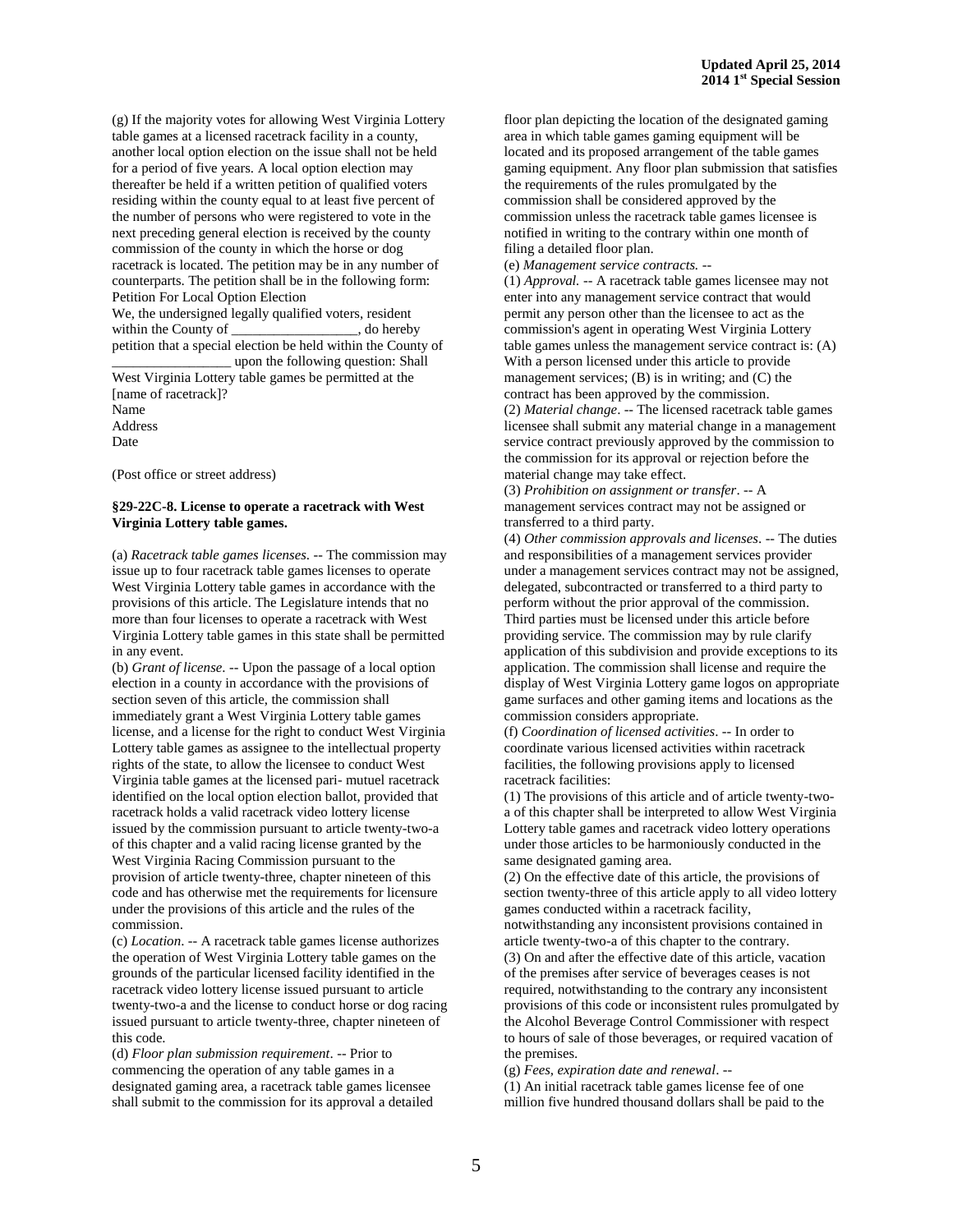commission at the time of issuance of the racetrack table games license, regardless of the number of months remaining in the license year for which it is issued. All licenses expire at the end of the day on the thirtieth day of June each year.

(2) The commission shall annually renew a racetrack table games license as of the first day of July of each year provided the licensee:

(A) Successfully renews its racetrack video lottery license under article twenty-two-a of this chapter before the first day of July;

(B) Pays to the commission the annual license renewal fee of two million five hundred thousand dollars required by this section at the time it files its application for renewal of its license under article twenty-two-a of this chapter; and (C) During the current license year, the licensee complied with all provisions of this article, all rules adopted by the commission and all final orders of the commission applicable to the licensee.

(3) *Annual license surcharge for failure to construct hotel on premises* -- It is the intent of the Legislature that each racetrack for which a racetrack table games license has been issued be or become a destination tourism resort facility. To that end, it is important that each racetrack for which a racetrack table games license has been issued operate a hotel with significant amenities. Therefore, in addition to all other taxes and fees required by the provisions of this article, there is hereby imposed, upon each racetrack for which a racetrack table games license has been issued an annual license surcharge, payable to the commission in the amount of two million five hundred thousand dollars if that racetrack does not operate a hotel on its racing property that contains at least one hundred fifty guest rooms with significant amenities within three years of the passage of the local option election in its county authorizing table games at the racetrack, provided the time for completion of the hotel shall be extended by the same number of days as the completion of the hotel is delayed by a force majeure events or conditions beyond the reasonable control of the racetrack licensee. The surcharge shall be paid upon each renewal of its racetrack table games license made after the expiration of the three year period, and may be extended by the above force majeure events or conditions, until the racetrack opens a qualifying hotel. (4) If the licensee fails to apply to renew its license under article twenty-three, chapter nineteen and article twentytwo-a, chapter twenty-nine of this code until after the license expires, the commission shall renew its license under this article at the time it renews its license under article twenty-two-a of this chapter provided the licensee has paid the annual license fee required by this section and during the preceding license year the licensee complied with all provisions of this article, all rules adopted by the commission and all final orders of the commission applicable to the licensee.

(h) *Facility qualifications*. -- A racetrack table games licensee shall demonstrate that the racetrack with West Virginia Lottery table games will: (1) Be accessible to disabled individuals in accordance with applicable federal and state laws; (2) be licensed in accordance with this article, and all other applicable federal, state and local laws; and (3) meet any other qualifications specified in rules

adopted by the commission.

(I) *Surety bond*. -- A racetrack table games licensee shall execute a surety bond to be given to the state to guarantee the licensee faithfully makes all payments in accordance with the provisions of this article and rules promulgated by the commission. The surety bond shall be:

(1) In the amount determined by the commission to be adequate to protect the state against nonpayment by the licensee of amounts due the state under this article; (2) In a form approved by the commission; and

(3) With a surety approved by the commission who is licensed to write surety insurance in this state. The bond shall remain in effect during the term of the license and may not be canceled by a surety on less than thirty days' notice in writing to the commission. The total and aggregate liability of the surety on the bond is limited to the amount specified in the bond.

(j) *Authorization*. -- A racetrack table games license authorizes the licensee act as an agent of the commission in operating an unlimited amount of West Virginia Lottery table games while the license is active, subject to subsection (d) of this section. A racetrack table games license is not transferable or assignable and cannot be sold or pledged as collateral.

(k) *Audits*. -- When applying for a license and annually thereafter prior to license renewal, a racetrack table games licensee shall submit to the commission an annual audit, by a certified public accountant, of the financial transactions and condition of the licensee's total operations. The audit shall be made in accordance with generally accepted accounting principles and applicable federal and state laws. (l) *Commission office space*. -- A racetrack table games licensee shall provide to the commission, at no cost to the commission, suitable office space at the racetrack facility for the commission to perform the duties required of it by this article and the rules of the commission.

#### **§29-22C-9. State ownership of table games.**

All table games authorized by this article shall be West Virginia lottery games owned by the State of West Virginia. A racetrack table games license granted to a parimutuel racetrack by the commission pursuant to this article shall include the transfer by the commission to the racetrack limited license rights in and to the commission's intellectual property ownership of the West Virginia lottery games which includes granting licensees limited lawful authority relating to the conduct of lottery table games for consideration, within the terms and conditions established pursuant to this article and any rules promulgated under this article.

#### **§29-22C-10. Duties of racetrack table games licensee**.

(a) *General*. -- All racetrack table games licensees shall: (1) Promptly report to the commission any facts or circumstances related to the operation of a racetrack with West Virginia Lottery table games which constitute a violation of state or federal law;

(2) Conduct all table games activities and functions in a manner which does not pose a threat to the public health, safety or welfare of the citizens of this state and which does not adversely affect the security or integrity of the operation of West Virginia Lottery table games;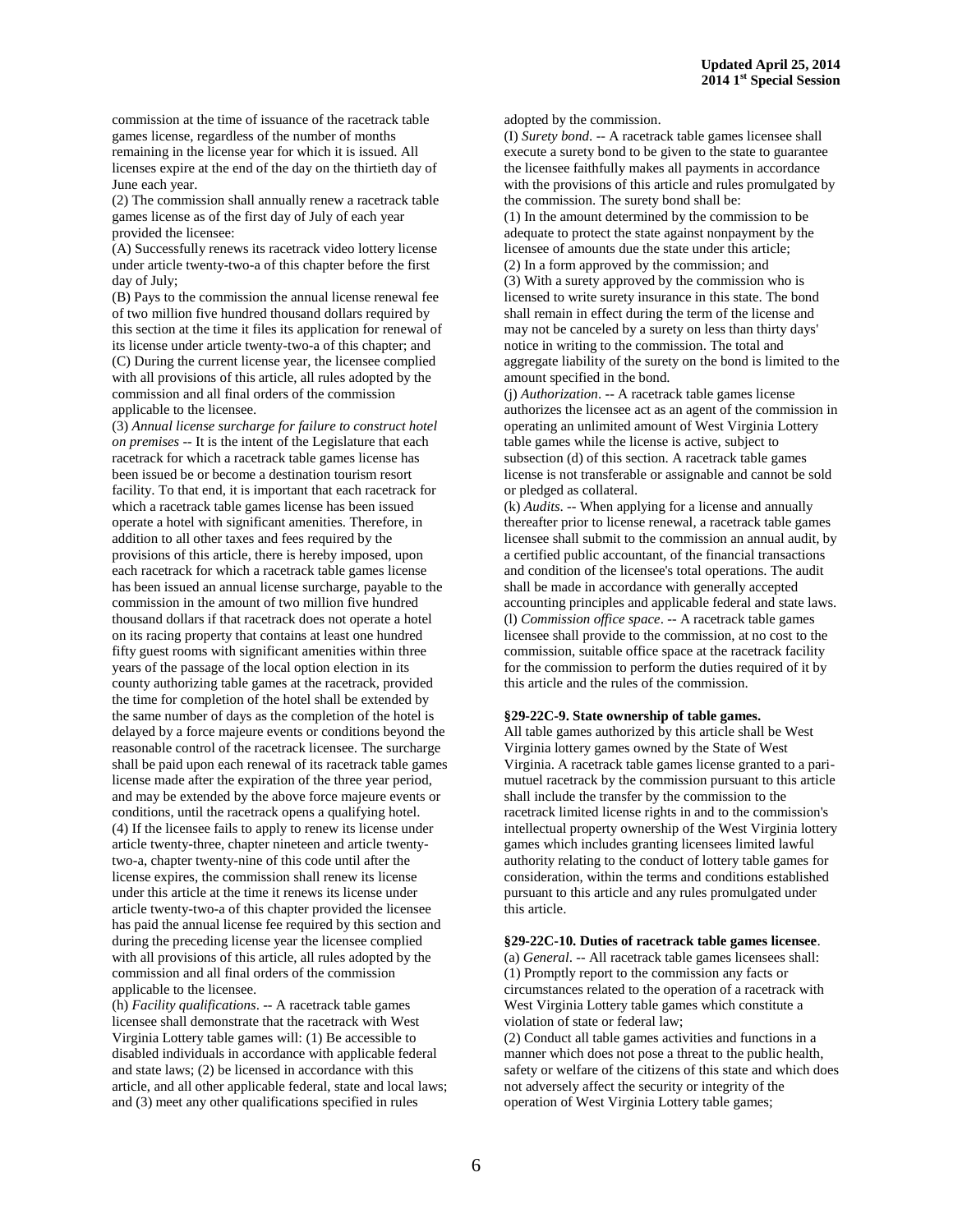(3) Hold the commission and this state harmless from and defend and pay for the defense of any and all claims which may be asserted against a racetrack licensee, the commission, the state or employees thereof, arising from the licensee's actions or omission while acting as an agent of the commission by operation of West Virginia Lottery table games pursuant to this article;

(4) Assist the commission in maximizing table games revenues;

(5) Give preference in hiring to existing employees who have expressed an interest in transferring to an entry level West Virginia Lottery Table games job and who have demonstrated the potential to succeed in that job. To enable these employees to develop the skills necessary to fill an entry level West Virginia Lottery table games position, a licensee shall provide customary industry training for entry level West Virginia Lottery table games jobs. The dates, times, place and manner of providing such training, the appropriate qualifications and certifications, the number of existing employees to be trained, the determination of standards for evaluating successful performance in live auditions for such positions and the determination of who shall be given West Virginia Lottery table game jobs shall be within the sole business discretion of the licensee's management, provided that among equally qualified applicants, as determined by the licensee, length of service shall be the determining factor;

(6) Maintain all records required by the commission; (7) Upon request by the commission, provide the commission access to all records and the physical premises where the licensee's table games activities and related activities occur, for the purpose of monitoring or inspecting the licensee's activities and the table games, gaming equipment and security equipment;

(8) Keep current in all payments and obligations to the commission; and

(9) Conduct no less than two hundred twenty live racing dates for each horse or dog race meeting or such other number of live racing dates as may be approved by the racing commission in accordance with the provisions of section twelve-b, article twenty- three, chapter nineteen of this code, and otherwise keep in good standing, all licenses and permits granted by the racing commission pursuant to section six, article twenty-three, chapter nineteen of this code, and any rules promulgated thereunder.

(b) *Specific*. -- All racetrack table games licensees shall: (1) Acquire West Virginia Lottery table games and gaming equipment by purchase, lease or other assignment and provide a secure location for the placement, operation and play of the table games and gaming equipment;

(2) Permit no person to tamper with or interfere with the operation of any West Virginia Lottery table game; (3) Ensure that West Virginia Lottery table games are within the sight and control of designated employees of the licensed racetrack with West Virginia Lottery table games and under continuous observation by security equipment in conformity with specifications and requirements of the commission;

(4) Ensure that West Virginia Lottery table games are placed and remain placed in the specific locations within designated gaming areas at the licensed racetrack which have been approved by the commission. West Virginia

Lottery table games at a licensed racetrack shall only be relocated in accordance with the rules of the commission; (5) Maintain at all times sufficient cash and gaming tokens, chips and electronic cards or other electronic media; (6) Install, post and display conspicuously at locations within or about the licensed racetrack with West Virginia Lottery table games, signs, redemption information and other promotional material as required by the commission; and

(7) Assume liability for stolen money from any table game.

## **§29-22C-11. Reports by a racetrack table games licensee.**

A racetrack table games licensee shall maintain daily records showing the gross receipts and adjusted gross receipts of the racetrack from West Virginia Lottery table games and shall timely file with the commission any additional reports required by rule promulgated by the commission or required by other provisions of this code.

### **§29-22C-12. License to supply a racetrack with gaming equipment or services**.

(a) *License*. -- The commission may issue a license to a person to supply a racetrack licensed under this article with gaming equipment or services when the commission determines that the person meets the requirements of this section and any applicable rules of the commission. (b) *License qualifications*. -- Each applicant who is an individual and each individual who controls an applicant, as provided in subsection (c) section six of this article, shall be of good moral character, honesty and integrity and shall have the necessary experience and financial ability to successfully carry out the functions of a West Virginia Lottery table games supplier. The commission may adopt rules establishing additional requirements for a West Virginia Lottery table games supplier. The commission may accept licensing by another jurisdiction, specifically determined by the commission to have similar licensing requirements, as evidence the applicant meets West Virginia Lottery table games supplier licensing requirements.

(c) *Supplier specifications*. -- An applicant for a license to supply gaming equipment or services to a racetrack table games licensee shall demonstrate that the gaming equipment or services that the applicant plans to offer to the racetrack table games licensee conform or will conform to standards established by rules of the commission and applicable state law. The commission may accept gaming equipment or services approval by another jurisdiction, specifically determined by the commission to have similar equipment standards, as evidence the applicant meets the standards established by the commission and applicable state law.

(d) *License application requirements*. -- An applicant for a license to supply a racetrack table games licensee shall: (1) Submit an application to the commission in the form the commission requires including adequate information to serve as a basis for a thorough background check; (2) Submit fingerprints for a national criminal records check by the Criminal Identification Bureau of the West Virginia State Police and the Federal Bureau of Investigation. The fingerprints shall be furnished by all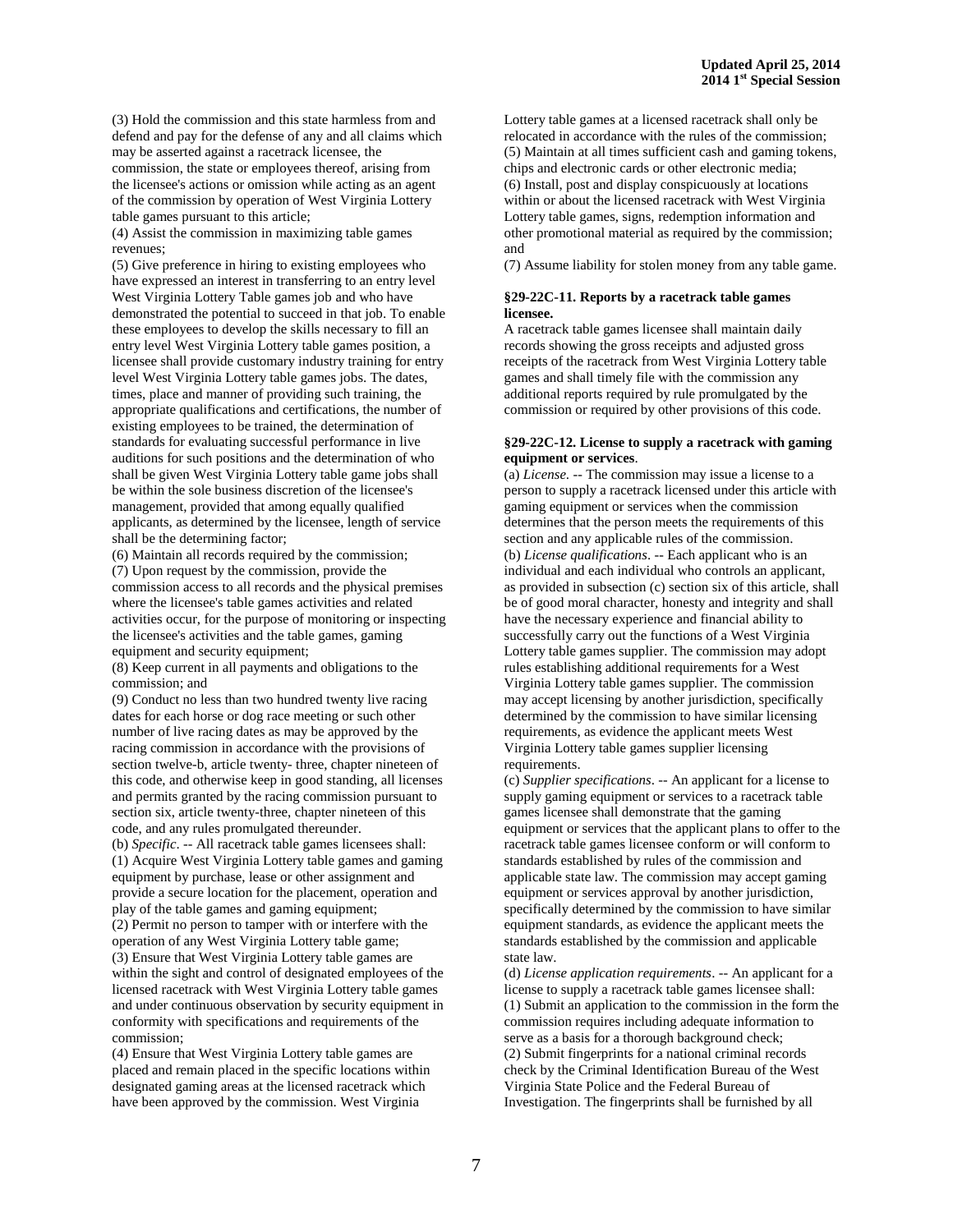persons required to be named in the application and shall be accompanied by a signed authorization for the release of information by the Criminal Investigation Bureau and the Federal Bureau of Investigation. The commission may require any applicant seeking the renewal of a license or permit to furnish fingerprints for a national criminal records check by the Criminal Identification Bureau of the West Virginia State Police and the Federal Bureau of Investigation; and

(3) Pay to the commission a nonrefundable application and license fee for deposit into the Racetrack Table Games Fund in the amount of one hundred dollars, which shall be in lieu of the first year's license fee provided in subsection (g) of this section.

(e) *Authorization*. -- A license to supply a racetrack table games licensee authorizes the licensee to sell or lease gaming equipment or offer services to a racetrack with West Virginia Lottery table games while the license is active. The commission may by rule establish the conditions which constitute an emergency under which the commission may issue provisional licenses pending completion of final action on an application. (f) *Inventory*. -- A licensed table games supplier shall submit to the commission a list of all gaming equipment and services sold, delivered to or offered to a racetrack with West Virginia Lottery table games in this state when

required by the commission.

(g) *Fees, expiration date and renewal*. -- A licensed table games supplier shall pay to the commission an annual license fee of one hundred dollars for an initial term beginning prior to the date of the supplier's first sale to a racetrack table games licensee and continuing through the end of the twelfth month thereafter whenever the licensee has paid the renewal fee and has continued to comply with all applicable statutory and rule requirements. The commission shall renew a license to supply a racetrack with West Virginia Lottery table games annually thereafter. A racetrack table games licensee may continue to use supplies acquired from a licensed table games supplier while that supplier was licensed, notwithstanding the expiration of the supplier's license, unless the commission finds a defect in those gaming supplies.

## **§29-22C-13. License to be employed in a racetrack with West Virginia Lottery table games**.

(a) *Licenses*. -- The commission shall issue a license to be employed in the operation of racetrack table games to a person who meets the requirements of this section. (b) *License qualifications*. -- To qualify for a license to be employed in the operation of West Virginia Lottery table games, the applicant shall be an individual of good moral character, honesty and integrity, and have been offered employment by the racetrack table games licensee contingent upon licensure pursuant to the provisions of this section. The commission by rule may establish different specific requirements for each job classification that may be created by the commission to recognize the extent to which a particular job classification has the ability to impact the proper operation of West Virginia Lottery table games.

(c) *License application requirements*. -- An applicant for a

license to be employed by a racetrack with West Virginia Lottery table games in a position or to perform duties for which a license is required under this article or rules of the commission shall:

(1) Submit an application to the commission in the form required by the commission for each job classification including adequate information to serve as a basis for a thorough background check;

(2) Submit fingerprints for a national criminal records check by the Criminal Identification Bureau of the West Virginia State Police and the Federal Bureau of Investigation. The fingerprints shall be furnished by all persons required to be named in the application and shall be accompanied by a signed authorization for the release of information by the Criminal Investigation Bureau and the Federal Bureau of Investigation. The commission may require any applicant seeking the renewal of a license or permit to furnish fingerprints for a national criminal records check by the Criminal Identification Bureau of the West Virginia State Police and the Federal Bureau of Investigation; and

(3) Pay to the commission a nonrefundable application fee for deposit into the Racetrack Table Games Fund in the amount of one hundred dollars. The fee may be paid on behalf of an applicant by the employer.

(d) *Authorization*. -- A license to be employed by a racetrack with West Virginia Lottery table games permits the licensee to be employed in the capacity designated by the commission with respect to the license while the license is still active.

(e) *Renewal fee and form*. -- Each licensed employee shall pay to the commission an annual license fee set by the commission by rule by the thirtieth day of June of each year. The fee may vary based on the job classification of the applicant, but in no event shall it exceed one hundred dollars. The fee may be paid on behalf of the licensed employee by the employer. In addition to a renewal fee, each licensed employee shall submit a renewal application on the form required by the commission.

## **§29-22C-14. License to be a provider of management services**.

(a) *License*. -- The commission may issue a license to a person providing management services under a management services contract to a racetrack table games licensee when the commission determines that the person meets the requirements of this section and any applicable rules of the commission.

(b) *License qualifications*. -- Each applicant who is an individual and each individual who controls an applicant, as provided in subsection (c) section six of this article, shall be of good moral character, honesty and integrity and shall have the necessary experience and financial ability to successfully carry out the functions of a management services provider. The commission may adopt rules establishing additional requirements for an authorized management services provider. The commission may accept licensing by another jurisdiction, specifically determined by the commission to have similar licensing requirements, as evidence the applicant meets authorized management services provider licensing requirements. (c) *Management service provider specifications*. -- An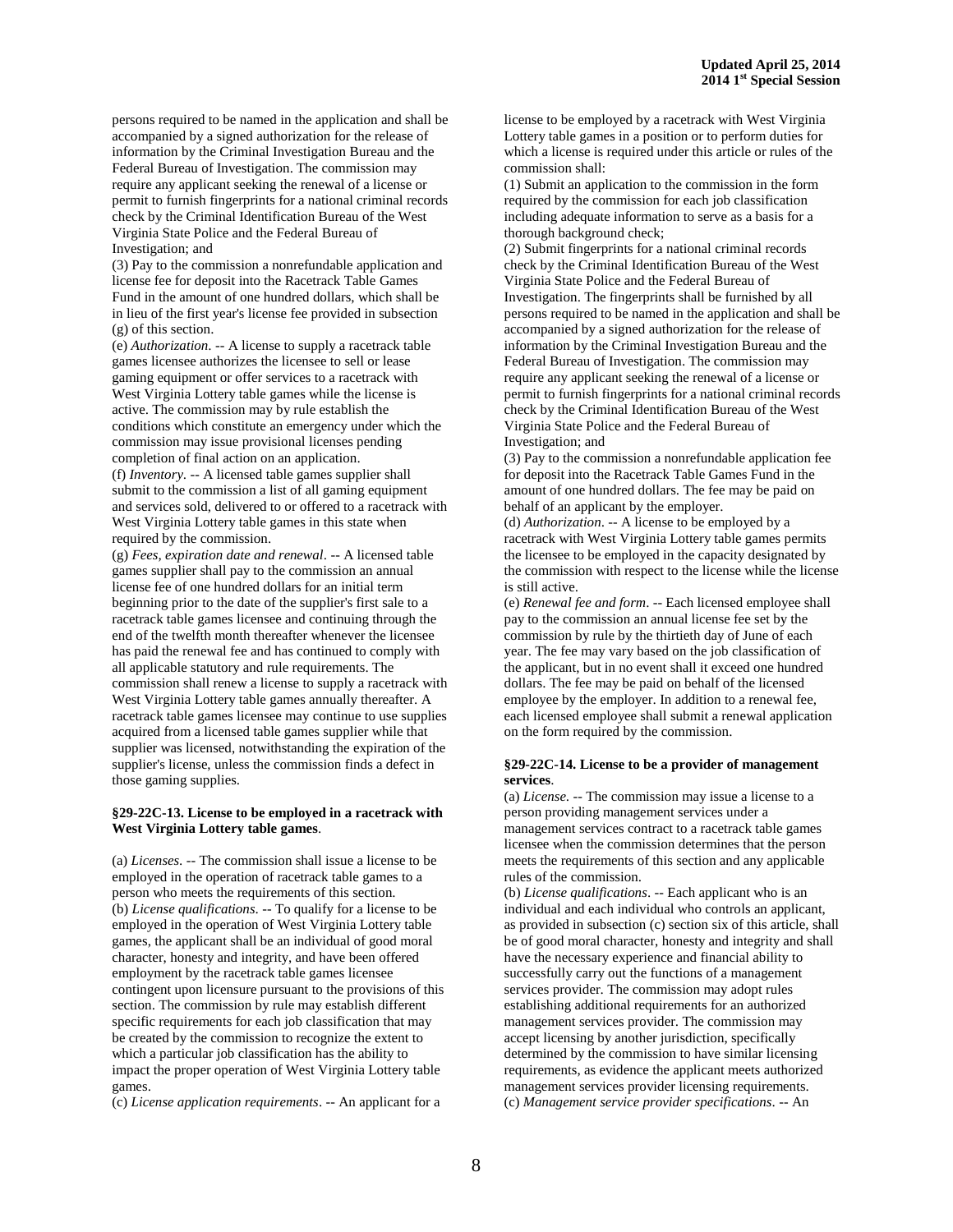applicant for a license to provide management services to a racetrack table games licensee shall demonstrate that the management services that the applicant plans to offer to the racetrack table games licensee conform or will conform to standards established by rules of the commission and applicable state law. The commission may accept management services provider approval by another jurisdiction, specifically determined by the commission to have management services, as evidence the applicant meets the standards established by the commission and applicable state law.

(d) *License application requirements*. -- An applicant for a license to provide management services to a racetrack table games licensee shall:

(1) Submit an application to the commission in the form required by the commission including adequate information to serve as a basis for a thorough background check; (2) Submit fingerprints for a national criminal records check by the Criminal Identification Bureau of the West Virginia State Police and the Federal Bureau of Investigation. The fingerprints shall be furnished by all persons required to be named in the application and shall be accompanied by a signed authorization for the release of information by the Criminal Investigation Bureau and the Federal Bureau of Investigation. The commission may require any applicant seeking the renewal of a license or permit to furnish fingerprints for a national criminal records check by the Criminal Identification Bureau of the West Virginia State Police and the Federal Bureau of Investigation; and

(3) Pay to the commission a nonrefundable application and license fee for deposit into the Racetrack Table Games Fund in the amount of one hundred dollars, which shall be in lieu of the first year's license fee provided in subsection (f) of this section.

(e) *Authorization*. -- A license to provide management services to a racetrack table games licensee authorizes the licensee to provide management services to a racetrack with West Virginia Lottery table games while the license is active. The commission may by rule establish the conditions which constitute an emergency under which the commission may issue provisional licenses pending completion of final action on an application. (f) *Fees, expiration date and renewal*. -- A licensed provider of management services shall pay to the commission an annual license fee of one hundred dollars for an initial term beginning prior to the date of the provider's first contract with a racetrack table games licensee and continuing through the end of the twelfth month thereafter whenever the licensee has paid the renewal fee and has continued to comply with all applicable statutory and rule requirements. The commission shall renew a license to provide management services to a racetrack with West Virginia Lottery table games annually thereafter. A racetrack table games licensee may continue to use the management services provided by the management services provider while that provider was licensed, notwithstanding the expiration of the provider's license, unless the commission finds the services provided are not conforming to standards established by rule of the commission and applicable state law.

### **§29-22C-15. License prohibitions**.

(a) The commission may not grant any license pursuant to the provisions of this article if evidence satisfactory to the commission exists that the applicant:

(1) Has knowingly made a false statement of a material fact to the commission;

(2) Has been suspended from operating a gambling game, gaming device or gaming operation, or had a license revoked by any governmental authority of a state of the United States having responsibility for the regulation of gambling or gaming activities; or

(3) Has been convicted of a crime of moral turpitude, a gambling-related offense, a theft or fraud offense, or has otherwise demonstrated, either by a police record or other satisfactory evidence, a lack of respect for law and order. (b) In the case of an applicant for a license to supply a racetrack with West Virginia Lottery table games, the commission may deny a license to any applicant, reprimand any licensee or suspend or revoke a license:

(1) If the applicant or licensee has not demonstrated to the satisfaction of the commission financial responsibility sufficient to adequately meet the requirements of the proposed enterprise;

(2) If the applicant or licensee is not the true owner of the business or is not the sole owner and has not disclosed the existence or identity of other persons who have an ownership interest in the business; or

(3) If the applicant or licensee is a corporation which sells more than five percent of a licensee's voting stock, or more than five percent of the voting stock of a corporation which controls the licensee, or sells a licensee's assets, other than those bought and sold in the ordinary course of business, or any interest in the assets, to any person not already determined by the commission to have met the qualifications of a licensee under this article. (c) In the case of an applicant for a racetrack table games license, the commission may deny a license to any applicant, reprimand any licensee or suspend or revoke a license:

(1) If the applicant or licensee knowingly employs an individual in a job classification which includes West Virginia Lottery table games management duties who has been convicted of a crime of moral turpitude, a gamblingrelated offense, or a theft or fraud offense under the laws of this state, another state, the United States or a territory of the United States or knowingly employs any individual in a job classification which includes West Virginia Lottery table games management duties who has had a license relating to the operation of a gaming activity revoked by this state or any other state;

(2) If the applicant or licensee is not the true owner of the business or is not the sole owner and has not disclosed the existence or identity of other persons who have an ownership interest in the business; or

(3) If the applicant or licensee is a corporation, which sells more than five percent of a licensee's voting stock, or more than five percent of the voting stock of a corporation which controls the licensee or sells a licensee's assets, other than those bought and sold in the ordinary course of business, or any interest in the assets, to any person not already determined by the commission to have met the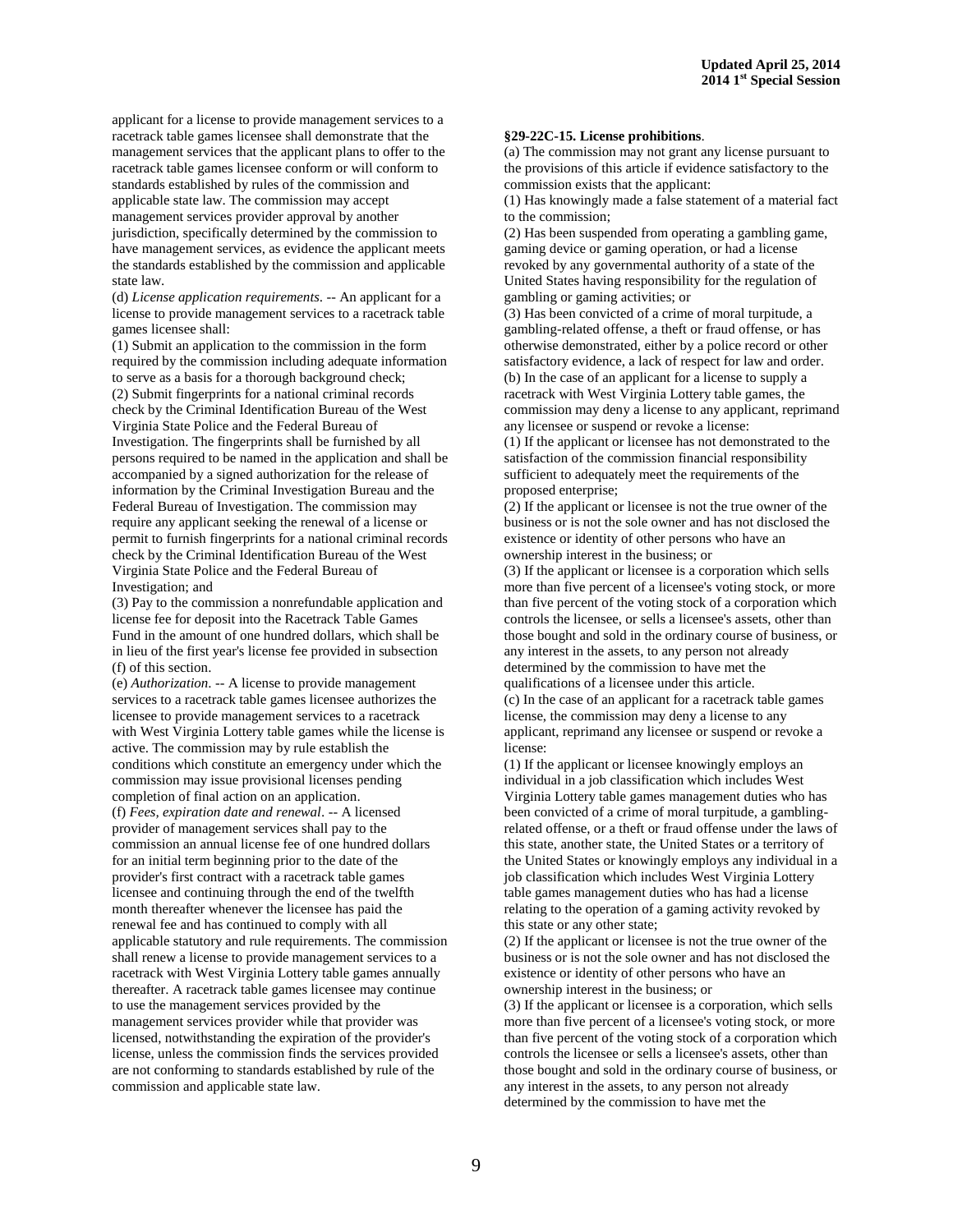qualifications of a licensee under this article, unless the sale has been approved in advance by the commission.

## **§29-22C-16. License denial, revocation, suspension and reprimand**.

(a) Notwithstanding any provision of subsection (b), section thirteen of this article to the contrary, the commission may deny a license to any applicant, reprimand any licensee, or suspend or revoke a license if the applicant or licensee, or any person having control of the applicant or licensee:

(1) Fraudulently or deceptively obtains or attempts to obtain a license for the applicant or licensee or another person;

(2) Fraudulently or deceptively uses a license;

(3) Is convicted of a felony under the laws of this state, another state, the United States or a territory of the United States: or

(4) Is convicted of a misdemeanor under the laws of this state, another state, the United States or a territory of the United States for gambling or a gambling related activity. (b) Instead of or in addition to reprimanding a licensee or suspending or revoking a license, the commission may impose a civil penalty under section thirty-one of this article.

## **§29-22C-17. Hearing procedures**.

(a) *Right to a hearing*. -- Except as otherwise provided by law, before the commission takes any adverse action involving a licensee under the provisions of this article, it shall give the persons against whom the action is contemplated an opportunity for a hearing before the commission or a hearing examiner designated by the commission.

(b) *Notice of hearing and right to counsel*. -- The commission shall give notice and hold the hearing in accordance with article five, chapter twenty-nine-a of this code. The notice shall be sent to the person by certified mail addressed to the last known address of the person at least thirty days before the hearing. The person may be represented at the hearing by legal counsel.

(c) *Failure to comply with subpoena*. -- If a person fails to comply with a subpoena issued for purposes of this section, on petition of the commission, the circuit court may compel obedience to the subpoena. If after due notice the person against whom the action is contemplated fails or refuses to appear or provide the item or items for which a subpoena duces tecum was issued, the commission or the commission's designated hearing examiner may hear and determine the matter.

(d) *Appeal*. -- Any person aggrieved by a final order or decision of the commission in a contested case may file a petition for appeal in the Circuit Court of Kanawha County within thirty days after the person received notice of the final order or decision, as provided in section four, article five, chapter twenty-nine-a of this code.

## **§29-22C-18. Notice of license expiration and renewal.**

(a) At least two months before any license issued under this article expires, the commission shall send to the licensee, by mail addressed to the last known address of the licensee, a renewal application form and notice that states:

(1) The date on which the current license expires;

(2) The date by which the commission must receive the renewal application for the renewal to be issued and mailed before the existing license expires; and (3) The amount of the renewal fee.

**§29-22C-19. Miscellaneous license provisions**.

(a) The commission shall include on each license that it issues:

(1) The type of license;

(2) The identity and address of the licensee;

(3) The effective date of the license;

(4) For employee licenses, the picture of the licensee; and (5) Any other information the commission considers appropriate.

(b) Each racetrack table games licensee, licensed supplier of a racetrack with West Virginia Lottery table games or a licensed management services provider shall display the license conspicuously in its place of business or have the license readily available for inspection at the request of any agent of the commission or of a state, local or municipal law-enforcement agency.

(c) Each holder of a license to be employed by a racetrack with West Virginia Lottery table games shall carry the license on his or her person at all times when present in a racetrack with West Virginia Lottery table games and, if required by rules adopted by the commission with respect to the particular capacity in which the licensee is employed, have some indicia of licensure prominently displayed on his or her person in accordance with the rules of the commission.

(d) Each person licensed under this article shall give the commission written notice of any change of address or any change of any other information provided in the licensee's application for a license or for renewal of a license, as soon as the effective date of the change is known to the licensee but not later than thirty days after the change occurs.

# **§29-22C-20. Game rules of play; disputes.**

(a) Each racetrack licensed as an agent of the commission authorized to operate West Virginia Lottery table games shall have written rules of play for each table game it operates that are approved by the commission before the table game is offered to the public. Rules of play proposed by a racetrack table games licensee may be approved, amended or rejected by the commission.

(b) All West Virginia Lottery table games shall be conducted according to the specific rules of play approved by the commission. All wagers and pay-offs of winning wagers shall be made according to those rules of play, which shall establish any limitations necessary to assure the vitality of table games operations.

(c) Each racetrack table game licensee shall make available in printed form to any patron, upon request of the patron, the complete text of the rules of play of any West Virginia Lottery table game in operation at its racetrack facility, pay-offs of winning wagers and any other advice to the player required by the commission.

(d) Patrons are considered to have agreed that the determination of whether the patron is a valid winner is subject to the game play rules and, in the case of any dispute, will be determined by the commission. The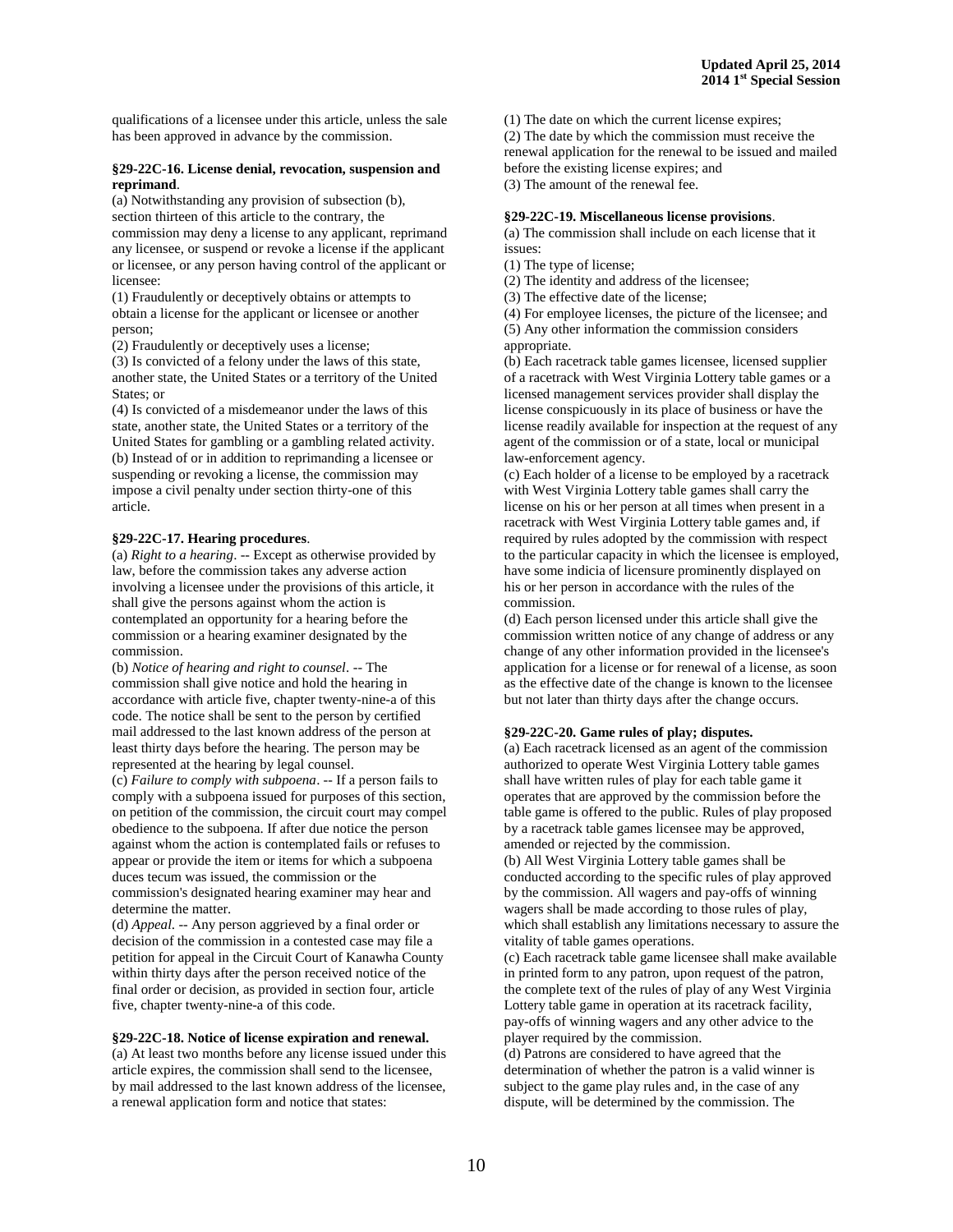determination by the commission shall be final and binding upon all patrons and shall not be subject to further review or appeal.

## **§29-22C-21. Betting limits; operations and services.**

(a) Notwithstanding anything to the contrary contained elsewhere in this article, a racetrack licensee may, as agent of the commission, in the exercise of its business judgment, determine and establish with the approval of the commission, with respect to West Virginia lottery table games, the following:

(1) Minimum and maximum wagers;

(2) Advertising and promotional activities, and the offering of any complimentary to a player, subject to the standards provided in section twenty-three of this article and rules of the commission;

(3) Hours of operation;

(4) The days during which games may be played; and (5) Currency denominations accepted by any mechanical or electronic bill acceptors.

(b) Notwithstanding anything to the contrary contained elsewhere in this chapter, the commission may establish the following parameters for any commission regulated lottery game of any kind which is played at a licensed racetrack: (1) Minimum and maximum payout percentages;

(2) Any probability limits of obtaining the maximum payout for a particular play; and

(3) Limitations on the types and amounts of financial transactions, including extension of credit to a patron, which a racetrack can enter into with its patrons.

### **§29-22C-22. Posting of betting limits.**

A racetrack table game licensee shall conspicuously post a sign at each West Virginia Lottery table game indicating the permissible minimum and maximum wagers pertaining at that table. A racetrack table games licensee may not require any wager to be greater than the stated minimum or less than the stated maximum. However, any wager actually made by a patron and not rejected by a racetrack table games licensee prior to the commencement of play shall be treated as a valid wager.

## **§29-22C-23. Complimentary service, gift, cash or other item**.

(a) No racetrack table games licensee may offer or provide any complimentary service, gift, cash or other item of value to any person unless:

(1) The complimentary consists of room, food, beverage or entertainment expenses provided directly to the patron and his or her guests by the racetrack table games licensee or indirectly to the patron and his or her guests on behalf of the licensee by a third party;

(2) The complimentary consists of documented transportation expenses provided directly to the patron and his or her guests on behalf of a racetrack table games licensee by a third party, provided that the licensee complies with the rules promulgated by the commission to ensure that a patron's and his or her guests' documented transportation expenses are paid for or reimbursed only once; or

(3) The complimentary consists of coins, tokens, cash or other complimentary items or services provided through

any complimentary distribution program, the terms of which shall be filed with the commission upon implementation of the program or maintained pursuant to commission rule. Any change in the terms of a complimentary program shall be filed with the commission upon implementation of the change.

(b) Notwithstanding any provision of subsection (a) of this section to the contrary, a racetrack table games licensee may offer and provide complimentary cash or non-cash gifts that are not otherwise included in that subsection to any person: *Provided,* That any complimentary cash or non-cash gifts in excess of an amount per trip to be set by interpretive rule of the commission, are supported by documentation regarding the reason the gift was provided to the patron and his or her guests, including where applicable a patron's player rating. The documentation shall be maintained by a racetrack table games licensee in accordance with commission rules. For purposes of this subsection, all gifts presented to a patron and a patron's guests directly by the racetrack table games licensee or indirectly on behalf of the licensee by a third party within any five-day period shall be considered to have been made during a single trip.

## **§29-22C-24. Law enforcement.**

(a) Generally. - Notwithstanding any provision of this code to the contrary, the commission shall, by contract or cooperative agreement with the West Virginia State Police, arrange for those law-enforcement services uniquely related to gaming as such occurs at facilities of the type authorized by this article that are necessary to enforce the provisions of this article.

(b) Costs. - The cost of services provided by the West Virginia State Police pursuant to a contract or cooperative agreement entered into pursuant to the provisions of subsection (a) of this section, including, but not limited to necessary training costs, shall be paid by the commission as an administrative expense.

(c) Notwithstanding any provision of this code to the contrary, the West Virginia State Police shall have exclusive jurisdiction over felony offenses committed on the grounds of any racetrack licensed under the provisions of this article.

# **§29-22C-25. Inspection and seizure.**

As a condition of licensure, to inspect or investigate for criminal violations of this article or violations of the rules promulgated by the commission, the commission's agents and the West Virginia State Police may each, without notice and without warrant:

(1) Inspect and examine all premises of the racetrack with West Virginia Lottery table games, gaming devices, the premises where gaming equipment is manufactured, sold, distributed or serviced or any premises in which any records of the activities are prepared or maintained; (2) Inspect any gaming equipment in, about, upon or around the premises of a racetrack with West Virginia Lottery table games;

(3) Seize summarily and remove from the premises and impound any gaming equipment for the purposes of examination, inspection or testing;

(4) Inspect, examine and audit all books, records, and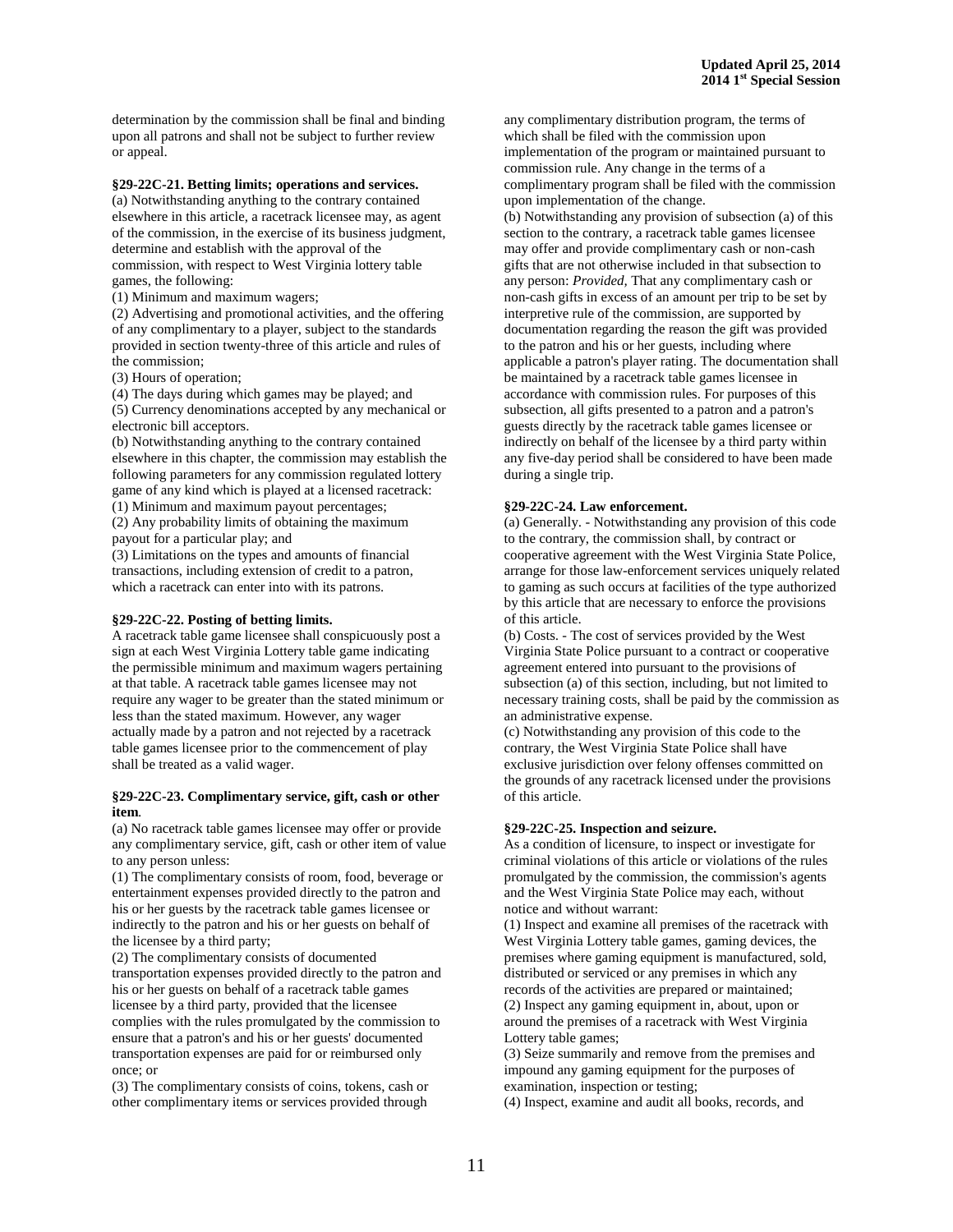documents pertaining to a racetrack table games licensee's operation;

(5) Summarily seize, impound or assume physical control of any book, record, ledger, table game, gaming equipment or device, cash box and its contents, counting room or its equipment or West Virginia Lottery table games operations; and

(6) Inspect the person, and the person's personal effects present on the grounds of a licensed racetrack with West Virginia Lottery table games, of any holder of a license issued pursuant to this article, while that person is present on the grounds of a licensed racetrack with West Virginia Lottery table games.

### **§29-22C-26. Tax on the privilege of holding a license to operate West Virginia Lottery table games**.

(a) *Imposition and rate of tax*. -- For the privilege of holding a license under this article to operate table games, there is levied and shall be collected from the racetrack table games licensee the annual privilege tax imposed by this section. The tax shall be thirty-five percent of the licensee's adjusted gross receipts from the operation of West Virginia Lottery table games. For purposes of calculating the amount of tax due under this section, the licensee shall use the accrual method of accounting. (b) *Tax returns and payment of tax*. --

(1) The annual tax levied by subsection (a) of this section is due and payable to the commission in weekly installments on or before the Wednesday of the calendar week following the week in which the adjusted gross receipts were received and the tax accrued.

(2) The racetrack table games licensee shall, on or before Wednesday of each week, make out and submit by electronic communication to the commission, a return for the preceding week, in the form prescribed by the commission, showing:

(A) The total gross receipts and adjusted gross receipts from operation of West Virginia Lottery table games during that week;

(B) The amount of tax for which the racetrack table games licensee is liable; and

(C) Any additional information necessary in the computation and collection of the tax required by the commission.

(3) The amount of tax shown to be due on the return shall be remitted by electronic funds transfer simultaneously with the filing of the return. All payments received pursuant to this section shall be deposited in the Racetrack Table Games Fund in accordance with the provisions of section twenty-seven of this article.

(4) When adjusted gross receipts for a week is a negative number because the winnings paid to patrons wagering on the racetrack's West Virginia Lottery table games exceeds the racetrack's gross receipts from the purchase of table game tokens, chips or electronic media by patrons, the commission shall allow the licensee to, pursuant to rules of the commission, carry over the negative amount of adjusted gross receipts to returns filed for subsequent weeks. The negative amount of adjusted gross receipts may not be carried back to an earlier week and the commission is not required to refund any tax received by the commission, except when the licensee surrenders its license to act as agent of the commission in operating West Virginia lottery

table games under this article and the licensee's last return filed under this section shows negative adjusted gross receipts. In that case, the commission shall multiply the amount of negative adjusted gross receipts by the applicable rate of tax and pay the amount to the licensee, in accordance with rules of the commission.

(c) *Tax imposed by this section is in lieu of other taxes*. -- (1) With the exception of the ad valorem property tax collected under chapter eleven-a of this code, the tax imposed by this section is in lieu of all other state taxes and fees imposed on the operation of, or the proceeds from operation of West Virginia Lottery table games, except as otherwise provided in this section.

The Consumers Sales and Services Tax imposed pursuant to article fifteen, chapter eleven of this code, shall not apply to the licensee's gross receipts from any wagering on West Virginia Lottery table games authorized pursuant to this article or to the licensee's purchase of gaming equipment, supplies or services directly used in operation of the table games authorized by this article. These purchases are also exempt from the Use Tax imposed by article fifteen-a, chapter eleven of this code.

(2) With the exception of the ad valorem property tax collected under chapter eleven-a of this code, the tax imposed by this section is in lieu of all local taxes and fees levied on or imposed with respect to the privilege of offering West Virginia Lottery table games to the public, including, but not limited to, the municipal business and occupation taxes and amusement taxes authorized by article thirteen, chapter eight of this code, and the municipal sales and service tax and use taxes authorized by article thirteenc, chapter eight of this code.

(d) *Prohibition on credits*. -- Notwithstanding any other provision of this code to the contrary, no credit may be allowed against the tax imposed by this section or against any other tax imposed by any other provision of this code for any investment in gaming equipment, or for any investment in real property, or in improvements to the real property, that is used in the operation of West Virginia Lottery table games.

## **§29-22C-27. West Virginia Lottery Racetrack Table Games Fund; Community-Based Service Fund; State Debt Reduction Fund; distribution of funds.**

### *[ Note: the information in this section that is set off in brackets and highlighted in yellow is not part of the statute's language; it has been added for quick reference.]*

(a)(1) The special fund in the State Treasury known as the West Virginia Lottery Racetrack Table Games Fund is continued and all tax collected under this article shall be deposited with the State Treasurer and placed in the West Virginia Lottery Racetrack Table Games Fund. The fund shall be an interest-bearing account with all interest or other return earned on the money of the fund credited to and deposited in the fund.

(2) Notwithstanding any provision of this article to the contrary, all racetrack table games license fees received by the commission pursuant to section eight of this article shall be deposited into the Community-Based Service Fund which is continued in the State Treasury. Moneys of the fund shall be expended by the Bureau of Senior Services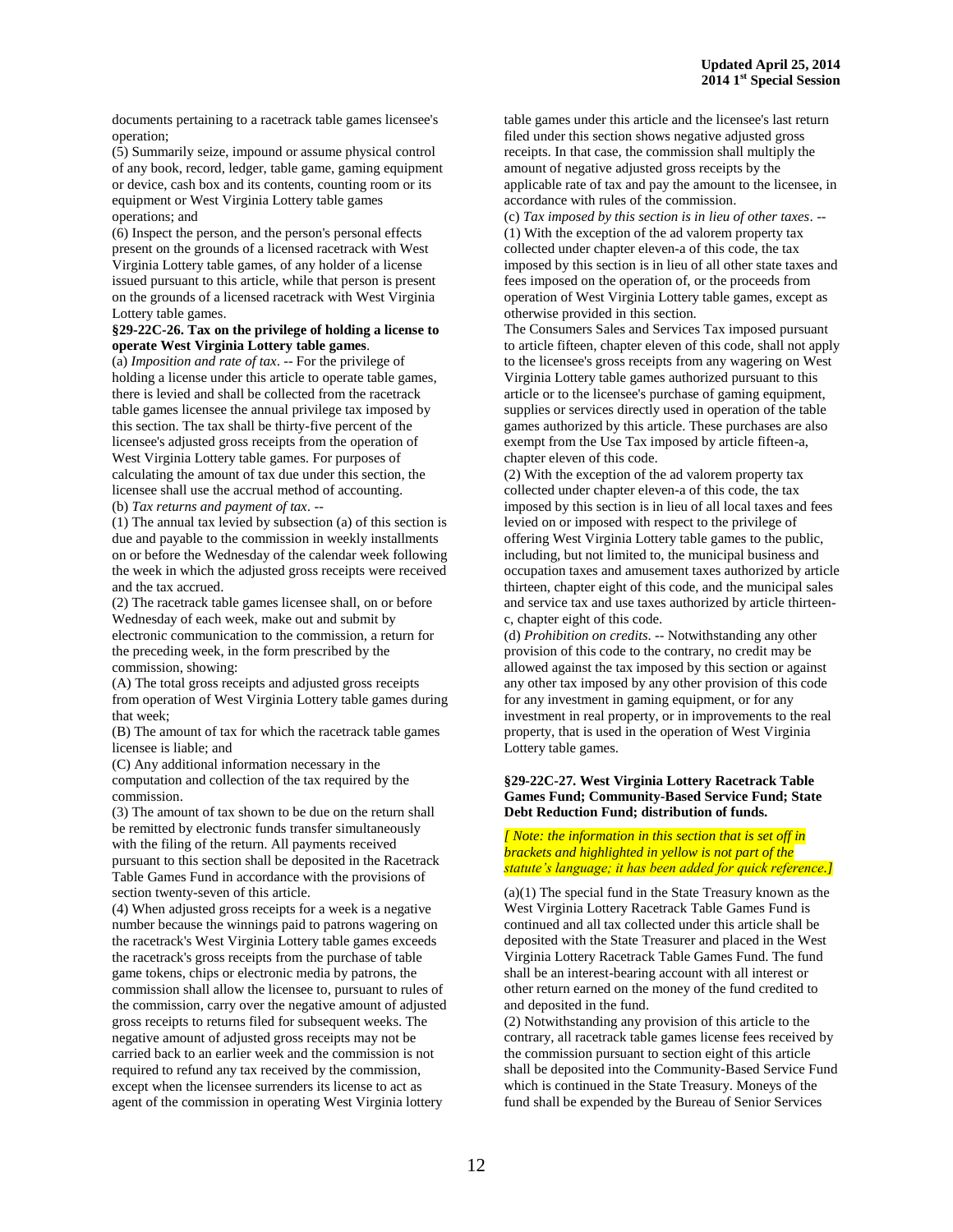upon appropriation of the Legislature solely for the purpose of enabling the aged and disabled citizens of this state to maintain their residency in the community-based setting through the provision of home and community-based services.

(b) From the gross amounts deposited into the Racetrack Table Games Fund pursuant to subsection (a) of this section, the commission shall:

(1) Retain an amount for the administrative expenses of the commission as determined by the commission in accordance with subsection (e) of this section [3% of

adjusted gross receipts and 3% of license fees];

(2) Transfer two and one-half percent  $[2\frac{1}{2}\%]$  of adjusted gross receipts from all thoroughbred racetracks with West Virginia Lottery table games to the special funds established by each thoroughbred racetrack table games licensees for the payment of regular racetrack purses, the amount being divided on a pro rata basis between the special funds of each thoroughbred racetrack table games licensee and transfer two and one-half percent of adjusted gross receipts from all greyhound racetracks with West Virginia Lottery table games to the special funds established by each greyhound racetrack table games licensees for the payment of regular racetrack purses, the amount being divided equally between the special funds of each greyhound racetrack table games licensee; (3) Transfer two percent  $\sqrt{2\%}$  of the adjusted gross receipts from all licensed racetracks to the West Virginia Thoroughbred Development Fund created under section thirteen-b, article twenty- three, chapter nineteen of this code and the West Virginia Greyhound Breeding Development Fund created under section ten, article twenty-three, chapter nineteen of this code. The total amount transferred under this subdivision shall be divided pro rata among the development funds for each racetrack table games licensee based on relative adjusted receipts from each racetrack. The amounts transferred to these funds may not be used for the benefit of any person or activity other than at or associated with a racetrack table

games licensee; (4) Transfer one percent  $\sqrt{1\%}$  of the adjusted gross receipts from each licensed racetrack to the county commissions of the counties where racetracks with West Virginia Lottery table games are located. The one percent transferred under this subdivision shall be divided pro rata among the counties with a racetrack with West Virginia Lottery table games based on relative adjusted gross receipts from each county's racetrack: *Provided,* That the county board of education of a growth county, as that term is defined in section three, article twenty, chapter seven of this code, which has enacted the Local Powers Act, and in which county a racetrack is located that has participated in the West Virginia Thoroughbred Development Fund since on or before January 1, 1991, shall receive the one percent of adjusted gross receipts as provided in this subdivision for the purpose of capital improvements;

(5) Transfer two percent  $\sqrt{2\%}$  of the adjusted gross receipts from each licensed racetrack to the governing bodies of municipalities within counties where racetracks with West Virginia Lottery table games are located, which shall be allocated as follows:

(A) One half of the amounts transferred under this

subdivision shall be allocated to the municipalities within each county having a racetrack table games licensee, based on relative adjusted gross receipts from West Virginia Lottery table games from those racetracks and the total amount allocated to the municipalities within a county shall be divided pro rata among the municipalities based on each municipality's population determined at the most recent United States decennial census of population: *Provided,* That: (i) For each allocation, when a municipality is physically located in two or more counties, only that portion of its population residing in the county where the authorized table games are located shall be considered; (ii) a single municipality in a county where West Virginia Lottery racetrack table games are played may not receive a total share under this paragraph that is in excess of seventyfive percent of the total distribution under this paragraph for the county in which the municipality is located; and (iii) a municipality receiving moneys under this paragraph may not receive an amount which is less than that received by a municipality under provisions of subdivision (4), subsection (d) of this section; and

(B) One half of the amounts transferred under this subdivision shall be allocated pro rata to the municipalities within all the counties, having a racetrack table games licensee based on each municipality's population determined at the most recent United States decennial census of population: *Provided,* That: (i) A municipality which received funds above its pro rata share pursuant to subpart (iii), paragraph (A) of this subdivision may not receive an allocation under this paragraph; (ii) for each allocation, when a municipality is physically located in two or more counties, only that portion of its population residing in the county where the authorized table games are located shall be considered; and (iii) a single municipality in a county where West Virginia Lottery racetrack games are played may not receive a total share under this paragraph that is in excess of twenty-five percent of the total transfers under this paragraph: *Provided, however,* That the county board of education of a growth county, as that term is defined in section three, article twenty, chapter seven of this code, which has enacted the Local Powers Act, and in which county a racetrack is located that has participated in the West Virginia Thoroughbred Development Fund since on or before January 1, 1991, shall receive the two percent of adjusted gross receipts as provided in this subdivision for the purpose of capital improvements;

(6) Transfer one half of one percent  $\frac{1}{2\%}$  of the adjusted gross receipts to the governing bodies of municipalities in which a racetrack table games licensee is located. The municipalities shall each receive an equal share of the total amount allocated under this subdivision: *Provided,* That distribution under this subdivision may not be made to any municipality which did not have a licensed racetrack within its municipal boundaries as they existed on January 1, 2007: *Provided, however,* That if no racetrack table games licensee is located within a municipality, a transfer may not be made under this subdivision; and

(7) Distribute the remaining amounts, hereinafter referred to as the net amounts in the Racetrack Table Games Funds, in accordance with the provisions of subsection (d) of this section.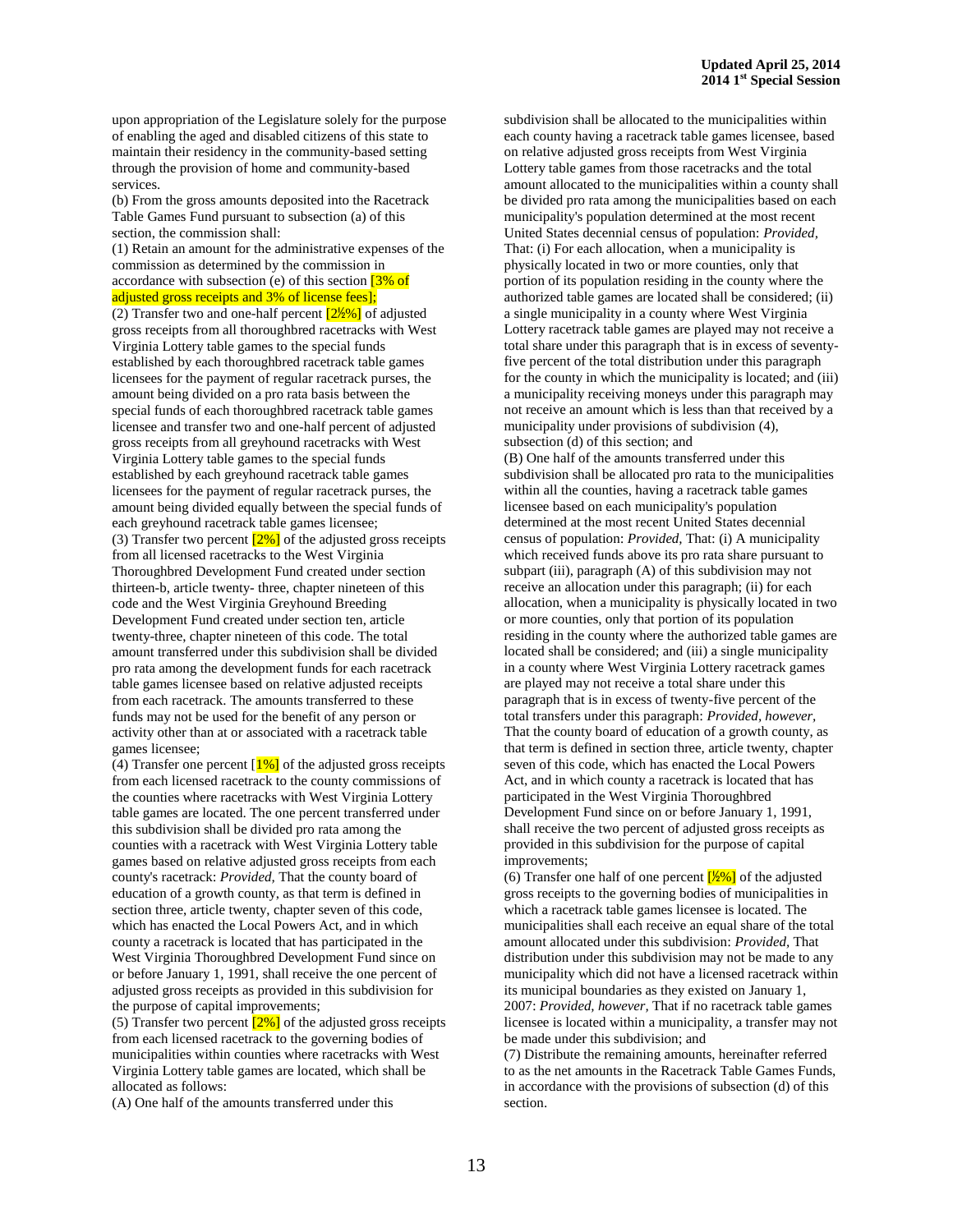(c) **Beginning [in fiscal year 2012]** with the fiscal year following the licensing of every licensed racetrack to offer West Virginia lottery racetrack table games under this article, subsection (b) of this section shall be superseded and replaced by this subsection for distribution of the balances in the fund established by subsection (a) of this section. From the gross amounts deposited into the fund, the commission shall:

(1) Retain an amount for the administrative expenses of the commission as determined by the commission in accordance with subsection(e) of this section; (2) Transfer two and one-half percent  $\sqrt{2\frac{2}{9}}$  of adjusted gross receipts from all thoroughbred racetracks with West Virginia Lottery table games to the special funds established by each thoroughbred racetrack table games licensee for the payment of regular racetrack purses, the amount being divided on a pro rata basis between the special funds of each thoroughbred racetrack table games licensee and transfer two and one-half percent of adjusted gross receipts from all greyhound racetracks with West Virginia Lottery table games to the special funds established by each greyhound racetrack table games licensee for the payment of regular racetrack purses, the amount being divided equally between the special funds of each greyhound racetrack table games licensee; (3) Transfer two percent  $\sqrt{2\%}$  of the adjusted gross receipts from all licensed racetracks to the West Virginia Thoroughbred Development Fund created under section thirteen-b, article twenty-three, chapter nineteen of this code and the West Virginia Greyhound Breeding Development Fund created under section ten, article twenty-three, chapter nineteen of this code. The total amount transferred under this subdivision shall be divided pro rata among the development funds for each racetrack table games licensee based on relative adjusted receipts from each racetrack. The amounts transferred to these funds may not be used for the benefit of any person or activity other than at or associated with a racetrack table games licensee;

(4) Transfer two percent  $\sqrt{2\%}$  of the adjusted gross receipts from each licensed racetrack to the county commissions of the counties where racetracks with West Virginia Lottery table games are located. The money transferred under this subdivision shall be divided pro rata among the counties with a racetrack with West Virginia Lottery table games based on relative adjusted gross receipts from each county's racetrack: *Provided,* That the county board of education of a growth county, as that term is defined in section three, article twenty, chapter seven of this code, which has enacted the Local Powers Act, and in which a racetrack is located that has participated in the West Virginia Thoroughbred Development Fund since on or before January 1, 1991, shall receive one half of that county's share of adjusted gross receipts as provided in this subdivision for the purpose of capital improvements; (5) Transfer three percent [3%] of the adjusted gross receipts from each licensed racetrack to the governing bodies of municipalities within counties where racetracks with West Virginia Lottery table games are located, which shall be allocated as follows:

(A) One half of the money transferred by this subdivision shall be allocated to the municipalities within each county,

other than a county described in paragraph (C) of this subdivision, having a racetrack table games licensee based on relative adjusted gross receipts from West Virginia Lottery table games from those racetracks and the total amount allocated to the municipalities within a county shall be divided pro rata among the municipalities based on each municipality's population determined at the most recent United States decennial census of population: *Provided,* That: (i) For each allocation, when a municipality is physically located in two or more counties, only that portion of its population residing in the county where the authorized table games are located shall be considered; (ii) a single municipality in a county where West Virginia Lottery racetrack table games are played may not receive a total share under this paragraph that is in excess of seventyfive percent of the total distribution under this paragraph for the county in which the municipality is located; and (iii) a municipality receiving moneys under this paragraph may not receive an amount which is less than that received by a municipality under provisions of subdivision (4), subsection (d) of this section.

(B) One half of the money transferred under this subdivision shall be allocated pro rata to the municipalities within all the counties, other than a county described in paragraph (C) of this subdivision, having a racetrack table games licensee based on each municipality's population determined at the most recent United States decennial census of population: *Provided,* That: (i) A municipality which received funds above its pro rata share pursuant to subparagraph (iii), paragraph (A) of this subdivision shall not receive an allocation under this paragraph; (ii) for each allocation, when a municipality is physically located in two or more counties, only that portion of its population residing in the county where the authorized table games are located shall be considered; and (iii) a single municipality in a county where West Virginia Lottery racetrack games are played may not receive a total share under this paragraph that is in excess of twenty-five percent of the total transfers under this paragraph.

(C) Notwithstanding the provisions of paragraphs (A) and (B) of this subdivision, when a racetrack is located in a growth county, as that term is defined in section three, article twenty, chapter seven of this code, which has enacted the Local Powers Act, and in which county a racetrack is located that has participated in the West Virginia Thoroughbred Development Fund since on or before January 1, 1991, the county board of education shall receive two thirds of the share of adjusted gross receipts from West Virginia Lottery table games from the racetrack in the county as provided in this subdivision and the municipalities within the county shall share the remaining one third of the total amount allocated as provided in this paragraph. The municipal one-third share shall be divided pro rata among the municipalities based on each municipality's population determined at the most recent United States decennial census of population. All money transferred under this paragraph shall be used by the county board of education and by the municipalities for the purpose of capital improvements;

(6) Transfer one half of one percent [½%] of the adjusted gross receipts to the governing bodies of municipalities in which a racetrack table games licensee is located. The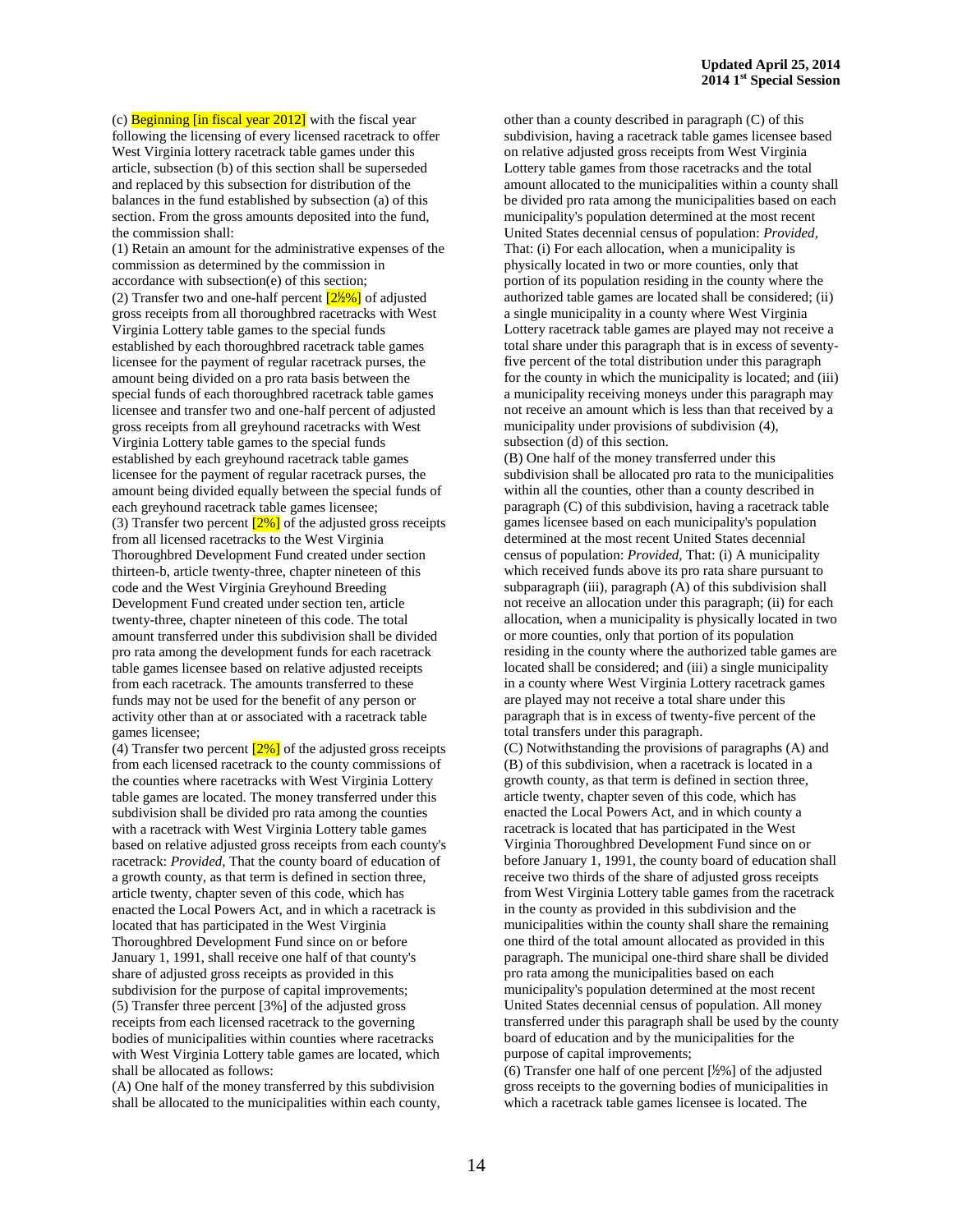municipalities shall each receive an equal share of the total amount allocated under this subdivision: *Provided,* That distribution under this subdivision may not be made to any municipality that did not have a licensed racetrack within its municipal boundaries as they existed on January 1, 2007: *Provided, however,* That if no racetrack table games licensee is located within a municipality, a transfer may not be made under this subdivision; and

(7) Distribute the remaining amounts, hereinafter referred to as the net amounts in the Racetrack Table Games Funds, in accordance with the provisions of subsection (d) of this section.

*[Highlighted percentages in subsection (d) below are effective rates derived by multiplying the stated rate by 24% until FY 2012 and thereafter by 21%. The actual rates in subdivisions (b)(1 through (b)(6), plus the effective rates below will add to the 35% tax rate. In FY2013, the new net amount is 22%.]*

(d) From the net amounts in the Racetrack Table Games Fund, the commission shall:

(1) Transfer seventy-six percent [18.24%/15.96%/16.72%] to the State Debt Reduction Fund which is hereby continued in the State Treasury. Moneys of the fund shall be expended solely for the purpose of accelerating the reduction of existing unfunded liabilities and existing bond indebtedness of the state and shall be expended or transferred only upon appropriation of the Legislature; (2) Transfer four percent [0.96%/0.84%/.88%] , divided pro rata based on relative adjusted gross receipts from the individual licensed racetracks for and on behalf of all employees of each licensed racing association, into a special fund to be established by the Racing Commission to be used for payment into the pension plan for all employees of each licensed racing association;

(3) Transfer ten percent [2.4%/2.1%/2.2%], to be divided and paid in equal shares, to each county commission in the state that is not eligible to receive a distribution under subdivision (4), subsection (b) of this section: *Provided,* That funds transferred to county commissions under this subdivision shall be used only to pay regional jail expenses and the costs of infrastructure improvements and other capital improvements; and

(4) Transfer ten percent [2.4%/2.1%/2.2%], to be divided and paid in equal shares, to the governing bodies of each municipality in the state that is not eligible to receive a distribution under subdivisions (5) and (6), subsection (b) of this section: *Provided,* That funds transferred to municipalities under this subdivision shall be used only to pay for debt reduction in municipal police and fire pension funds and the costs of infrastructure improvements and other capital improvements.

(e) All expenses of the commission incurred in the administration and enforcement of this article shall be paid from the Racetrack Table Games Fund, including reimbursement of state law-enforcement agencies for services performed at the request of the commission pursuant to this article. The commission's expenses associated with a particular racetrack with authorized table games under this article may not exceed three percent of the total annual adjusted gross receipts received from that licensee's operation of table games under this article, including, but not limited to, all license fees or other

amounts attributable to the licensee's operation of table games under this article, except as provided in subdivision (2), subsection (a) of this section. However, for the fiscal year following the licensing of every licensed racetrack to offer West Virginia lottery racetrack table games under this article and for the fiscal year thereafter, the commission's expenses associated with a particular racetrack with authorized table games under this article may not exceed four percent [4%] of the total annual adjusted gross receipts received from that licensee's operation of table games under this article, including, but not limited to, all license fees or other amounts attributable to the licensee's operation of table games under this article, [beginning in FY2013, the admin fee dropped back to 3%] except as provided in subdivision (2), subsection (a) of this section. These expenses shall either be allocated to the racetrack with West Virginia Lottery table games for which the expense is incurred, if practicable, or be treated as general expenses related to all racetrack table games facilities and be allocated pro rata among the racetrack table games facilities based on the ratio that annual adjusted gross receipts from operation of table games at each racetrack with West Virginia Lottery table games bears to total annual adjusted gross receipts from operation of table games at all racetracks with West Virginia Lottery table games during the fiscal year of the state. From this allowance, the commission shall transfer at least \$100,000 but not more than \$500,000 into the Compulsive Gambling Treatment Fund created in section nineteen, article twentytwo-a of this chapter.

## **§29-22C-27a. Changes in distribution of adjusted gross receipts; distributions from excess lottery fund.**

(a) Notwithstanding any provision of section twenty-seven of this article to the contrary, for the fiscal year beginning July 1, 2014, and each fiscal year thereafter, the distribution directed pursuant to subdivision (1), subsection (d) of that section shall be reduced by one hundred percent. (b) The total amount of reductions resulting from subsection (a) of this section shall be paid into the State Excess Lottery Revenue Fund created in section eighteen-a, article twenty-two of this chapter. For the fiscal year beginning July 1, 2014, and each fiscal year thereafter, distributions to be made pursuant to subdivisions (2) and (3), subsection (c), section twenty-seven of this article shall be reduced by ten percent, and the amounts resulting from the reduction shall be paid into the State Excess Lottery Revenue Fund.

(c) Notwithstanding any other provision of this code to the contrary, for the fiscal year beginning July 1, 2014, and each fiscal year thereafter, moneys deposited to the State Excess Lottery Revenue Fund pursuant to this section shall be expended by the Lottery in accordance with appropriations.

(d) Prior to payment of any appropriation made pursuant to this section, debt service payments payable from the State Excess Lottery Fund shall first be paid in accordance with the provisions of sections eighteen-a, eighteen-d and eighteen-e, article twenty-two of this chapter and in the priority as defined by subsection (c), section eighteen-f, article twenty-two of this chapter.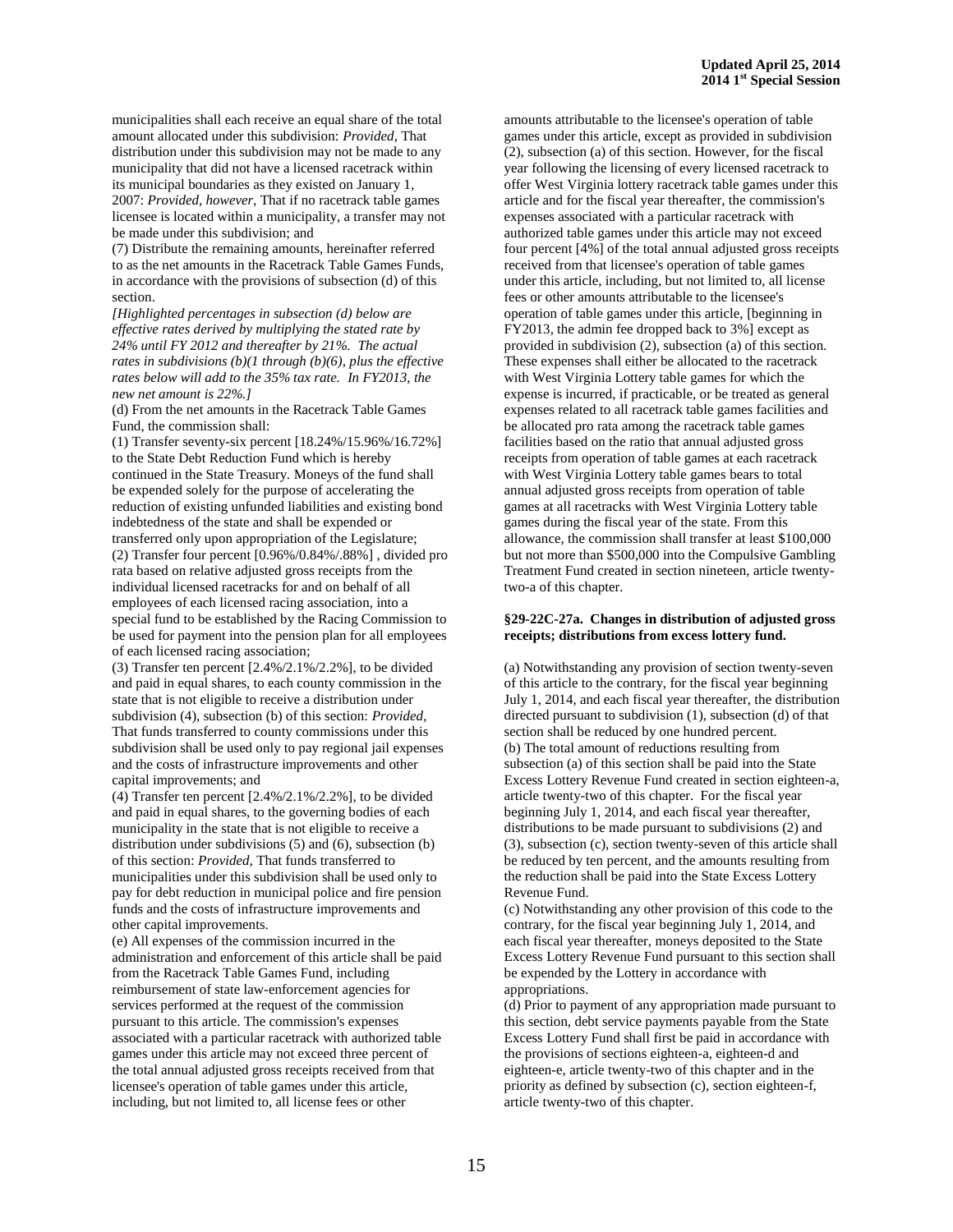(e) Notwithstanding any other provision of this code to the contrary, after payment of debt service from the State Excess Lottery Revenue Fund, all other distributions required by section eighteen-a, article twenty-two of this chapter and the distributions appropriated pursuant to this section shall be paid on a pro rata basis. *2014, 1st Ex. Sess., c.7.*

## §**29-22C-28. Prohibition on unauthorized wagering.**

(a) A racetrack table games licensee may receive wagers only from an individual physically present in a designated gaming area at a licensed racetrack with West Virginia Lottery table games.

(b) All racetracks with West Virginia Lottery table games shall use a method of wagering whereby the table game player's money for wagering on table games is, at the request of the player, converted to tokens, electronic cards or other electronic media, or chips at the table or elsewhere at the licensed racetrack.

(1) The tokens, electronic cards or other electronic media, or chips issued by a licensee racetrack with West Virginia Lottery table games can only be used for wagering at that racetrack.

(2) Wagering on West Virginia Lottery table games may not be conducted with money or other negotiable currency or with tokens, electronic cards or other electronic media or chips not issued by the racetrack where the table games will be played.

(3) At the request of the player, the licensee shall convert a player's tokens, electronic cards or other electronic media or chips back to money.

(4) The licensee may not charge a fee for converting a player's money to an acceptable media for play at a gaming table or charge a fee for converting the acceptable media for wagering at a gaming table back to money.

(c) No licensed racetrack employee may place a wager on any table game at the employer's racetrack.

### **§29-22C-29. Offenses and penalties.**

(a) A racetrack table games licensee is guilty of unlawful operation when:

(1) The licensee operates a West Virginia Lottery table game without authority of the commission to do so; (2) The licensee operates a West Virginia Lottery table game in any location that is not a designated gaming area approved by the commission;

(3) The licensee knowingly conducts, carries on, operates or exposes for play or allows to be conducted, carried on, operated or exposed for play any table game or other device, equipment or material that has in any manner been tampered with or placed in a condition or operated in a manner, the result of which is designed to deceive the public;

(4) The licensee employs an individual in a position or to perform duties, for which a license is required by this article or rules of the commission and the employee does not have a license issued under the provisions of this article or the licensee continues to employ the individual in a position or to perform duties, for which a license is required by this article or rules of the commission, after the employee's license expired, was revoked by the

commission or not renewed by the commission; (5) The licensee acts or employs another person to act as if he or she is not an agent or employee of the licensee in order to encourage participation in a West Virginia Lottery table game at the licensed racetrack;

(6) The licensee knowingly permits an individual under the age of twenty-one years of age to enter or remain in a designated gaming area or to play racetrack video lottery terminals or West Virginia Lottery table games at a licensed racetrack authorized under this article to act as the commission's agent in operating the West Virginia Lottery table games; or

(7) The licensee exchanges tokens, chips, electronic media or other forms of credit to be used for wagering at a licensed racetrack authorized under this article to operate West Virginia Lottery table games, for anything of value except in exchange for money or credits to a player's account.

(b) A person is guilty of a misdemeanor when: (1) The person knowingly makes a false statement on any application for a license under this article or on an application for renewal of a license issued under this article;

(2) The person operates, carries on or exposes for play a West Virginia Lottery table game prior to obtaining a license or after the person's license has expired and prior to actual renewal of the license or before the West Virginia Lottery table game and the licensee's rules for play of the game are approved or modified and approved by the commission; or

(3) The person works or is employed in a position requiring a license under the provisions of this article without having the license required by this article.

(c) A person is guilty of a felony when:

(1) The person offers, promises or gives anything of value or benefit to a person who has an ownership or financial interest in, is employed by or has a service contract with, a racetrack with West Virginia Lottery table games or to that person's spouse or any dependent child or dependent parent, pursuant to an agreement or arrangement, in fact or implied from the circumstances, with intent that the promise or thing of value or benefit will influence the actions of the person in order to affect or attempt to affect the outcome of a West Virginia Lottery table game, or to influence official action of the commission. For the purposes of this subdivision and subdivision (2) of this subsection, the term "person who is connected with a table games facility" includes, but is not limited to, a person licensed under this article as well as an officer or employee of a licensee;

(2) The person solicits or knowingly accepts or receives a promise of anything of value or benefit while the person is connected with a racetrack with West Virginia Lottery table games, pursuant to an understanding or arrangement in fact or implied from the circumstances, with the intent that the promise or thing of value or benefit will influence the actions of the person to affect or attempt to affect the outcome of a West Virginia Lottery table game or to influence official action of the commission; or (3) The person uses or possesses on property owned by the licensed racetrack or on property contiguous to the licensed racetrack, with the intent to use, an electronic, electrical or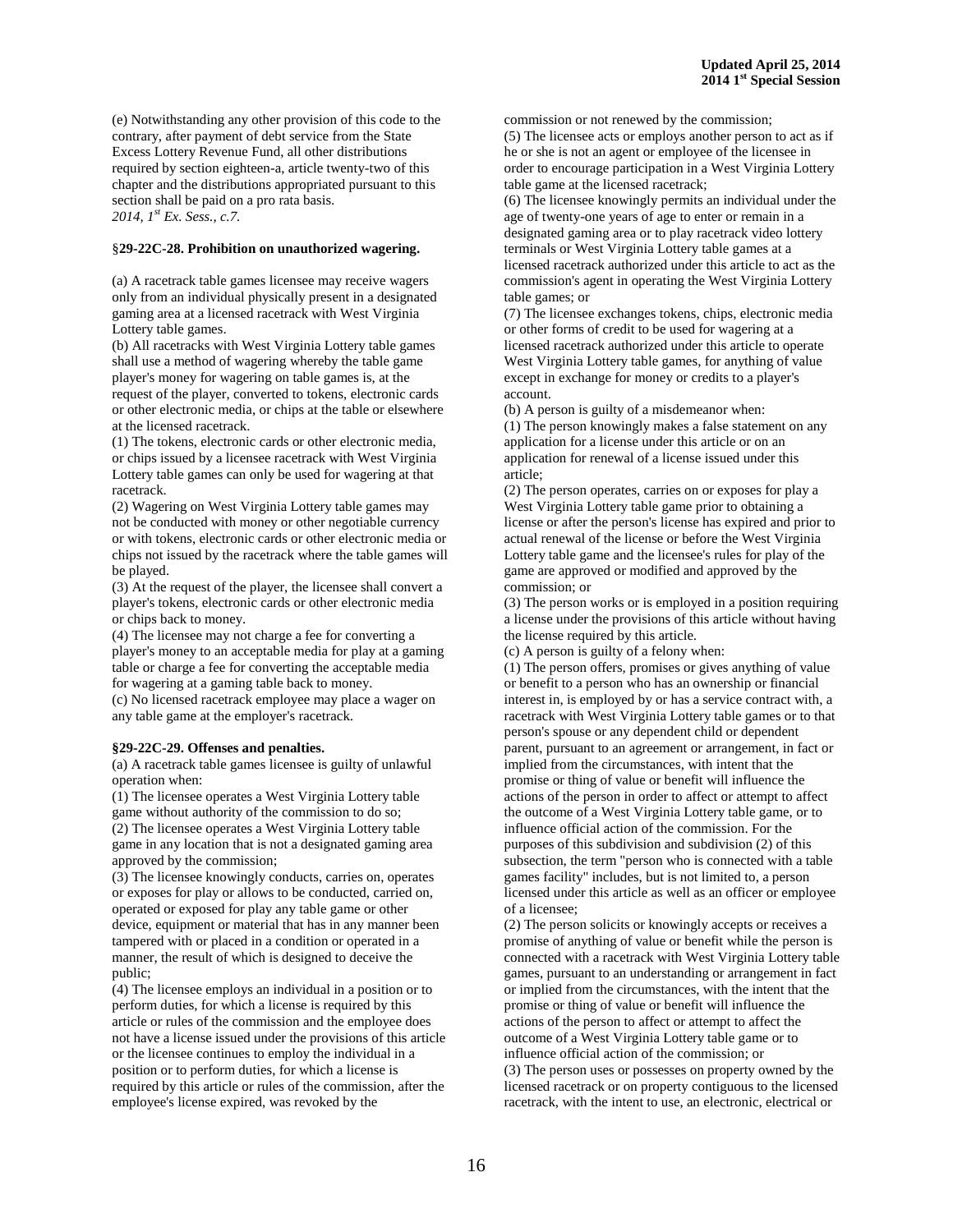mechanical device that is designed, constructed or programmed to assist the user or another person: (A) In projecting the outcome of a West Virginia Lottery table game;

(B) In keeping track of the cards dealt or in play; (C) In analyzing the probability of the occurrence of an event relating to a West Virginia Lottery table game; (D) In analyzing the strategy for playing or betting to be used in a West Virginia Lottery table game, except as permitted in writing by the commission; or (E) In obtaining an advantage at playing any West Virginia Lottery table game at a licensed racetrack authorized under this article to operate West Virginia Lottery table games; (4) The person manufactures, sells or distributes any card, chip, die, game or device, by whatever name called, that is intended by that person to be used to violate any provision of this article or the table gaming laws of any other state; (5) The person places a bet after unlawfully acquiring knowledge of the outcome of the West Virginia Lottery table game that is the subject of the bet or aids a person in acquiring that knowledge for the purpose of placing a bet contingent on the outcome of a West Virginia Lottery table game authorized under this article;

(6) The person claims, collects, takes or attempts to claim, collect or take anything of value into or from a racetrack with West Virginia Lottery table games, with intent to defraud, without having made a wager contingent on winning an West Virginia Lottery table game or knowingly claims, collects or takes an amount of money or thing of value of greater value than the amount won;

(7) The person knowingly uses chips, electronic media or tokens that are counterfeit to place a wager at a racetrack with West Virginia Lottery table games;

(8) The person knowingly uses any medium to place a wager at a racetrack licensed under this article other than tokens, chips, electronic cards or other electronic media, or other method of credit approved by the commission and issued by the racetrack licensed under this article at which the wager is placed on a West Virginia Lottery table game; (9) The person, not a licensed racetrack under this article or an employee or agent of a racetrack licensed under this article acting in furtherance of the licensee's interest, has in his or her possession on grounds owned by the racetrack licensed under this article or on grounds contiguous to the licensed racetrack, any device, by whatever name called, intended to be used to violate a provision of this article or a rule of the commission implementing or explaining a provision of this article; or

(10) The person, not a licensee or employee or agent of a licensee acting in furtherance of the racetrack table games licensee's interests, has in his or her possession any key or device designed for the purpose of opening, entering or affecting the operation of a West Virginia Lottery table game, drop box or an electronic or mechanical device connected with or used in connection with a West Virginia Lottery table game in a licensed racetrack or for removing bills, tokens, chips or other contents therefrom. (d) Any person who violates any provision of subsection (a) or (b) of this section is guilty of a misdemeanor and, upon conviction thereof, shall be fined not more than one thousand dollars and committed to a state correctional facility for not more than six months, except that in the case of a person other than a natural person, the amount of the fine imposed may not be more than twenty-five thousand dollars.

(e) Any person who violates any provision of subsection (c) of this section is guilty of a felony and, upon conviction thereof, shall be fined not less than five thousand dollars nor more than ten thousand dollars and committed to a state correctional facility for a term of imprisonment not less than one year nor more than five years.

(f) With regard to subdivision (3), subsection (c) of this section, each racetrack table games licensee shall post notice of this prohibition and the penalties of this section in a manner determined by the commission.

### **§29-22C-30. Forfeiture of property.**

(a) Anything of value, including all traceable proceeds, including, but not limited to, real and personal property, moneys, negotiable instruments, securities and conveyances, is subject to forfeiture to the State of West Virginia if the item is used for any of the following: (1) As a bribe intended to affect the outcome of a West Virginia Lottery table game in a licensed racetrack; or (2) In exchange for, or to facilitate, a violation of this article.

(b) The Legislature finds and declares that the seizure and sale of items under the provisions of this section is not contemplated to be a forfeiture as that term is used in section 5, article XII of the Constitution of West Virginia and, to the extent that a seizure and sale may be found to be such a forfeiture, the Legislature hereby finds and declares that the proceeds from a seizure and sale under this article are not part of net proceeds as it is contemplated by section five, article XII of the Constitution of West Virginia. (c) If the forfeited property includes the racetrack real property and all of its improvements and related personal property, the commission may take control of and operate the racetrack and all related functions until the forfeited property is sold or is returned to the licensee as a result of due process proceedings.

(d) Subsection (a) of this section does not apply if the act or omission that gives rise to the forfeiture is committed or omitted without the actual or reasonably implied knowledge or consent of the owner of the property to be forfeited.

### **§29-22C-31. Civil penalties**.

(a) The commission may impose on any person who violates the provisions of this article a civil penalty not to exceed fifty thousand dollars for each violation, whether or not the person is licensed under this article. (b) The provisions of article five, chapter twenty-nine-a of this code apply to any civil penalty imposed pursuant to the provisions of this section.

#### **§29-22C-32. Preemption**.

No local law or rule providing any penalty, disability, restriction, regulation or prohibition for operating a racetrack with West Virginia Lottery table games or supplying a licensed racetrack may be enacted, and the provisions of this article preempt all regulations, rules, ordinances and laws of any county or municipality in conflict with this article.